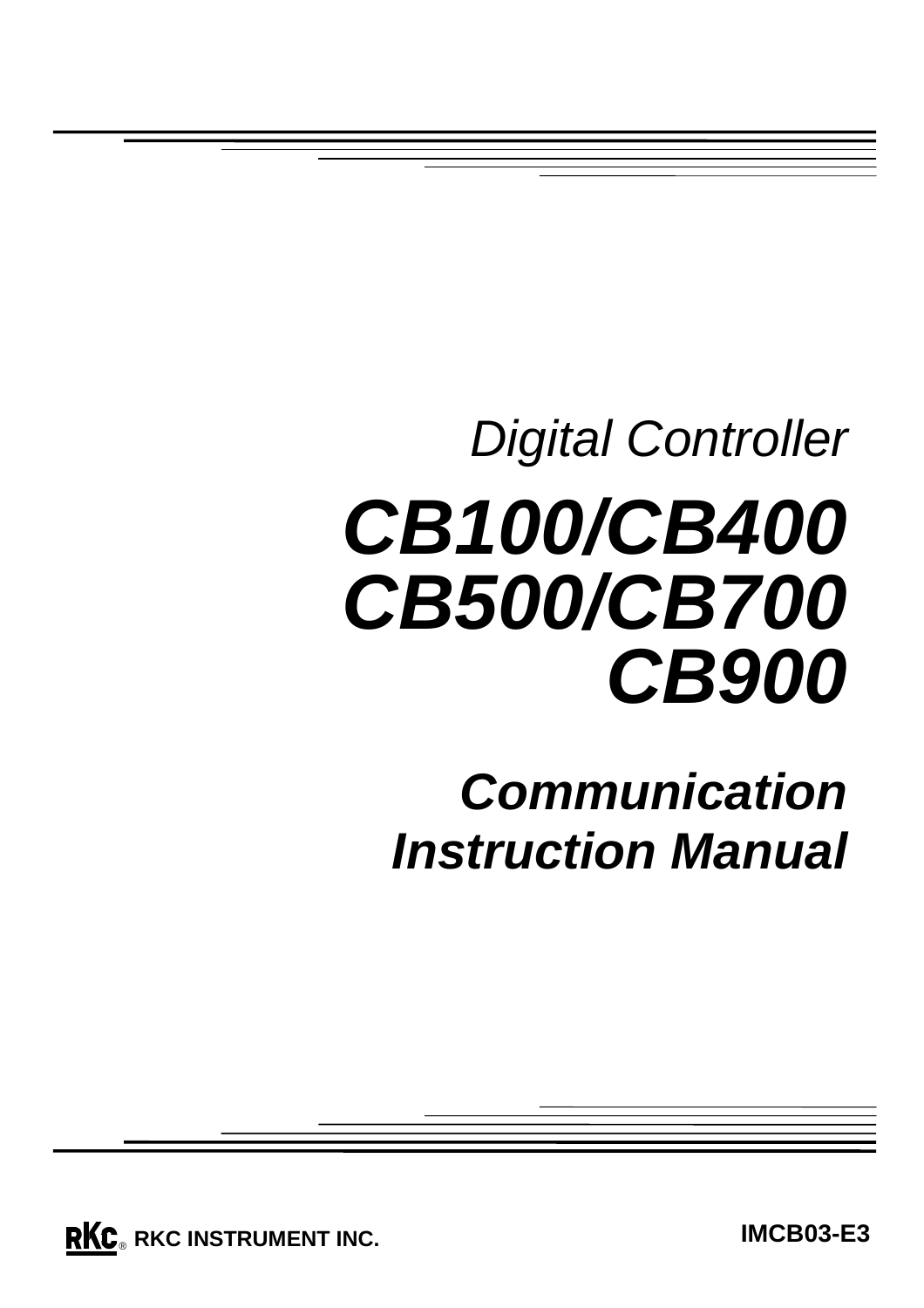#### **CAUTIONS**

- ! This manual is subject to change without prior notice.
- ! Examples of figures, diagrams and numeric values used in this manual are for a better understanding of the text, but not for assuring the resultant operation.
- ! This manual may not be reproduced or copied in whole or in part without RKC's prior consent.
- ! This instrument and manual are manufactured, prepared, then shipped under strict quality control. However, if any defect is found, please contact your nearest RKC sales office or agent from which you bought the system.
- ! RKC assumes no responsibility for any of the following damage which the user or third party may suffer.
	- (1) Damage incurred as a result of using this instrument.
	- (2) Damage caused by the failure of the instrument, which cannot be predicted by RKC.
	- (3) Other indirect damage.

All Rights Reserved, Copyright © 1998, RKC INSTRUMENT INC.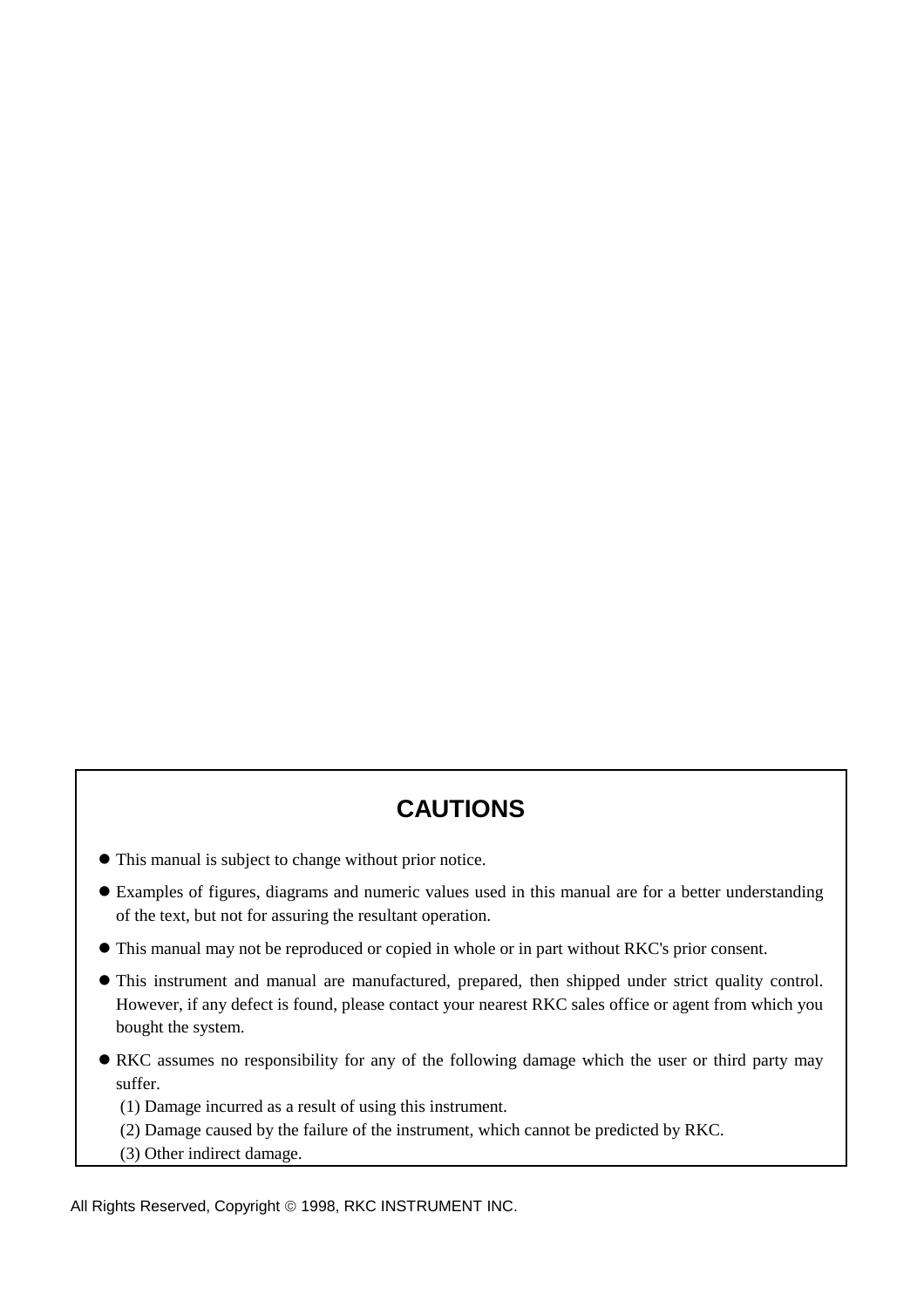#### **INTRODUCTION**

Before using this instrument, please carefully read this manual for its correct use. In addition, after reading the manual keep it available easily anytime.

#### **USERS OF THIS MANUAL**

This manual is prepared for all personnel who use **CB100/CB400/CB500/CB700/CB900**. However, it is desirable that they have a fundamental knowledge of electrical engineering, process control and communication.

#### **! WARNING**

#### **WIRING PRECAUTIONS**

- ! If failure or error of this instrument could result in a critical accident of the system, install an external protection circuit to prevent such an accident.
- ! In order to prevent instrument damage or failure, protect the power line and the input/output lines from high currents by using fuses with appropriate ratings.

#### **POWER SUPPLY**

• In order to prevent instrument damage or failure, supply power of the specified rating.

! In order to prevent electric shock or instrument failure, do not turn on the power supply until all of the wiring is completed.

#### **INSTALLTION**

- ! In order to prevent fire, explosion or instrument damage, never use this instrument at a location where flammable or explosive gases or vapor exist.
- ! This is a Class A instrument. In a domestic environment this instrument may cause radio interference, in which case the user is required to take adequate measures.

#### **NEVER TOUCH THE INSIDE OF THE INSTRUMENT.**

In order to prevent electric shock or burns, never touch the inside of the instrument. Only RKC service engineers can touch the inside of the instrument to check the circuit or to replace parts. High voltage and high temperature sections inside the instrument are extremely dangerous.

#### **NEVER MODIFY THE INSTRUMENT.**

In order to prevent accident or instrument failure, never modify the instrument.

#### **MAINTENANCE**

- ! In order to prevent electric shock, burns or instrument failure, only RKC service engineers may replace parts.
- In order to use this instrument continuously and safely, conduct periodic maintenance. Some parts used in this instrument have a limited service life and may deteriorate over time.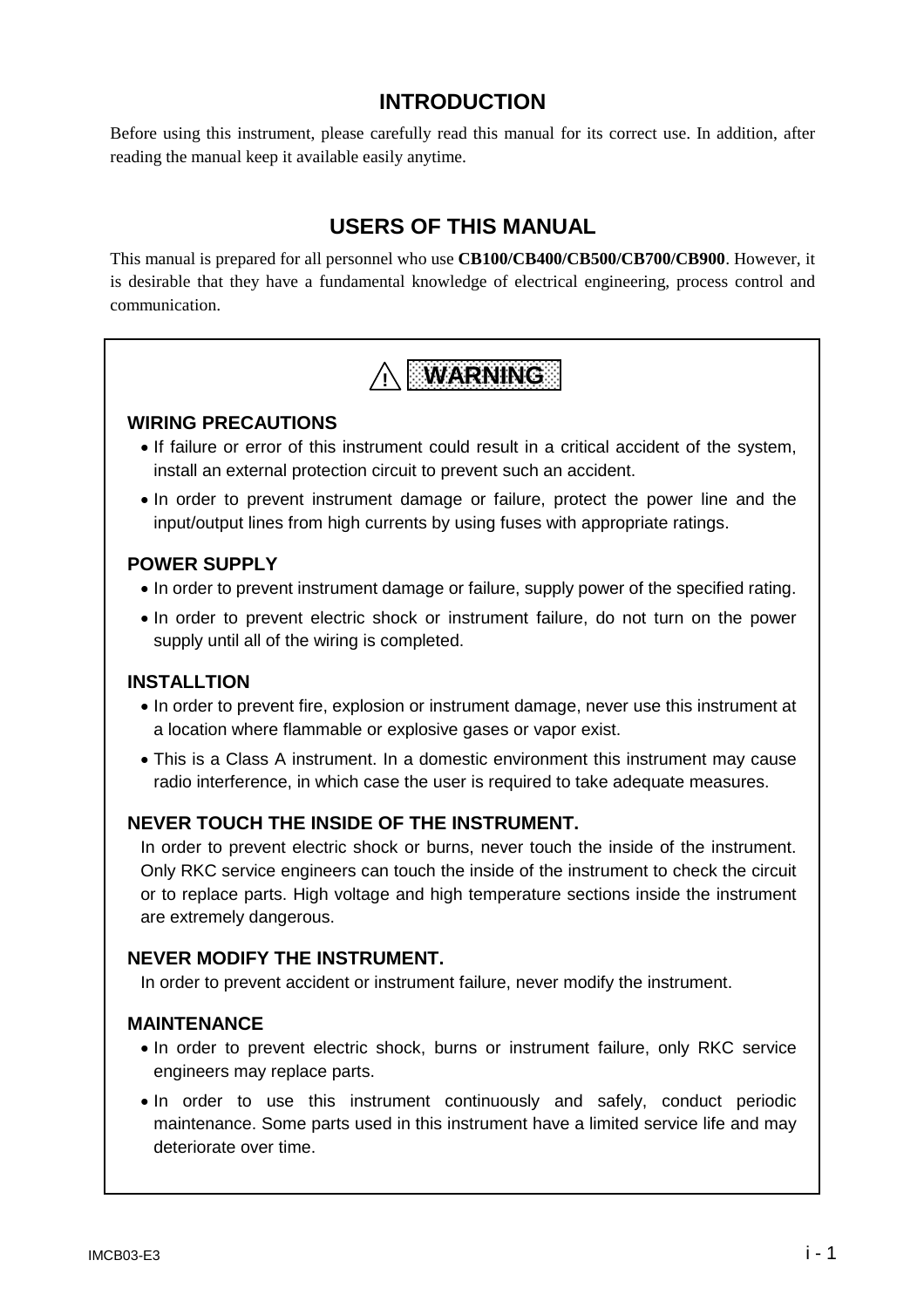#### **INSTRUMENT SAFETY CAUTIONS**

- ! This instrument is designed to be mounted on instrumentation panels. It is therefore manufactured as part of the final product to facilitate wiring. This means that unauthorized personnel can easily access the high-voltage sections in this instrument such as power terminals, etc. Therefore, when this instrument is installed on the final product, the user should take the necessary measures for the final product to ensure that unauthorized personnel cannot access the high-voltage sections, etc.
- In order to use this instrument correctly and safely, always observe the cautions described in this manual when performing operations and maintenance. RKC assumes no responsibility for any injury or accident resulting from not following these cautions.

#### **NOTES ON INDICATIONS**

The following indications are used in this manual to ensure the safe, correct use of the **CB100/CB400/ CB500/CB700/CB900.**

#### **SIGNAL WORDS**



: Where there are possible dangers such as electric shock, fire(burns), etc. Which could cause loss of life or injury, precautions to avoid such dangers are described.

: These describe precautions to be taken in case unit damage may result if operating procedures are not strictly followed.

: Extra noted or precautions are added to operating procedures and explanations.

#### **SYMBOL MARKS**



- : This mark is used when great care is needed especially for safety.
- : This mark is used to add extra notes, precautions or supplementary explanations to table and figures.

#### **CAUTIONS PRIOR TO USE**

- ! This instrument is intended to be used under the following environmental conditions. (**IEC1010**) [OVERVOLTAGE CATEGORY II, POLLUTION DEGREE 2]
- To the instrument with power supply of 24V, please be sure to supply the power from SELV circuit.
- ! Before cleaning the instrument, check that the power is turned off.
- Remove stains on the display unit using a soft cloth or tissue paper.
- ! As the display unit is easily scratched, do not scrub or touch it with a hard object.
- The stains on the housing shall be wiped off by the cloth which is dipped into the neutral cleanser diluted by water and wrung tightly, and finish it by a dried cloth.
- ! This instrument is protected from electric shock by reinforced insulation. So please arrange reinforced insulation to the wire for input signal against the wires for instrument power supply, source of power and loads as far as possible.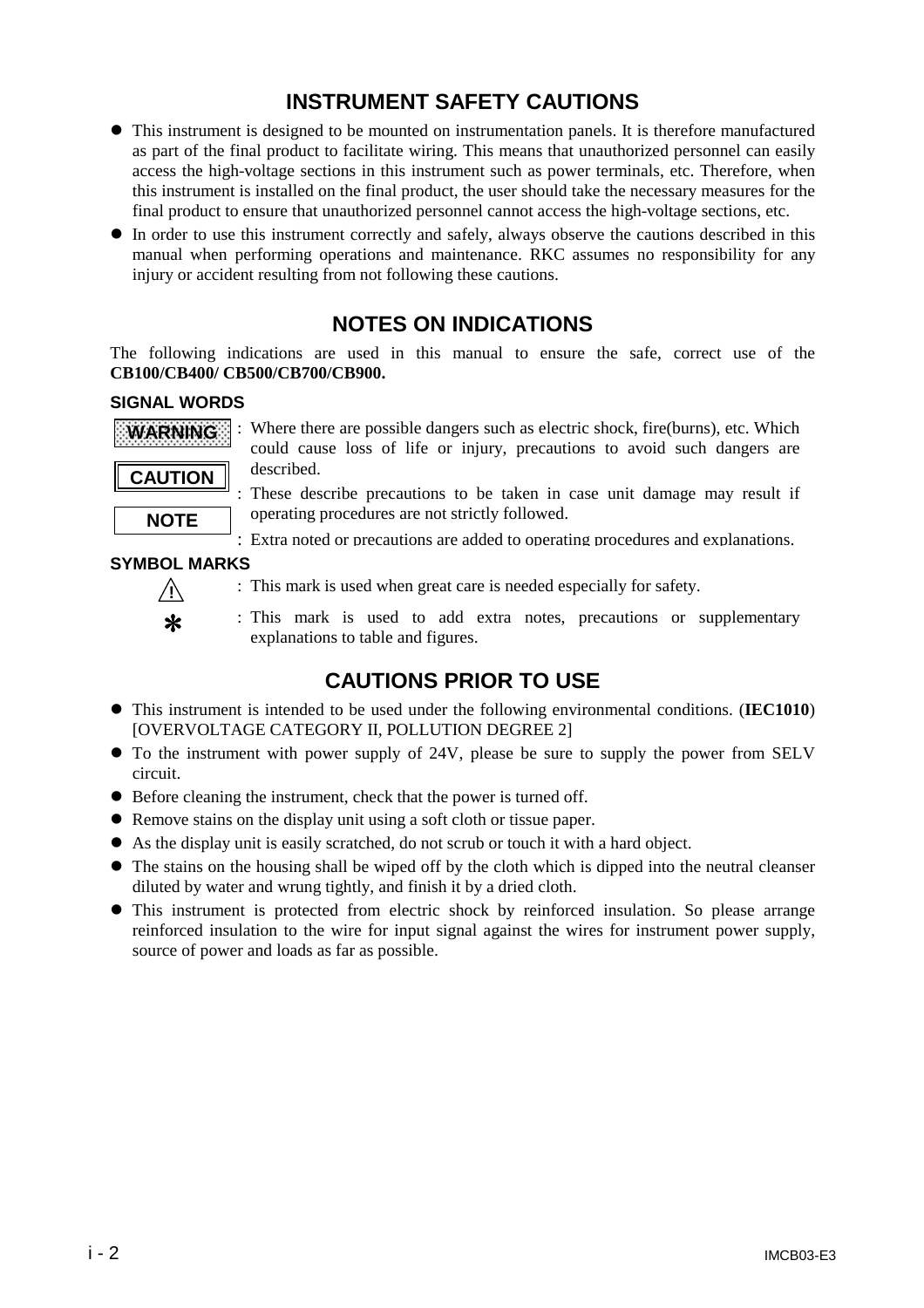#### **Name and number of this instruction manual :**

Name : **Digital Controller CB100/CB400/CB500/CB700/CB900 Communication Instruction Manual**

Manual number : **IMCB03-E3**

#### ■ Revisions

| Date of revision        | <b>Manual number</b> | <b>Reason for revision</b>                                                                 |
|-------------------------|----------------------|--------------------------------------------------------------------------------------------|
| May 29, 1998            | <b>IMCB03-E1</b>     | The first edition issue                                                                    |
| <b>October 9, 1998</b>  | <b>IMCB03-E2</b>     | <b>Changed items: Introduction, wiring example,</b><br>factory set value of interval time. |
|                         |                      | <b>Additional item : TYP in processing times during</b><br>data send/receive.              |
| <b>December 2, 1998</b> | <b>IMCB03-E3</b>     | <b>Additional item : Z-1010 specification</b>                                              |
|                         |                      |                                                                                            |
|                         |                      |                                                                                            |
|                         |                      |                                                                                            |
|                         |                      |                                                                                            |
|                         |                      |                                                                                            |
|                         |                      |                                                                                            |
|                         |                      |                                                                                            |
|                         |                      |                                                                                            |
|                         |                      |                                                                                            |
|                         |                      |                                                                                            |
|                         |                      |                                                                                            |
|                         |                      |                                                                                            |
|                         |                      |                                                                                            |
|                         |                      |                                                                                            |
|                         |                      |                                                                                            |
|                         |                      |                                                                                            |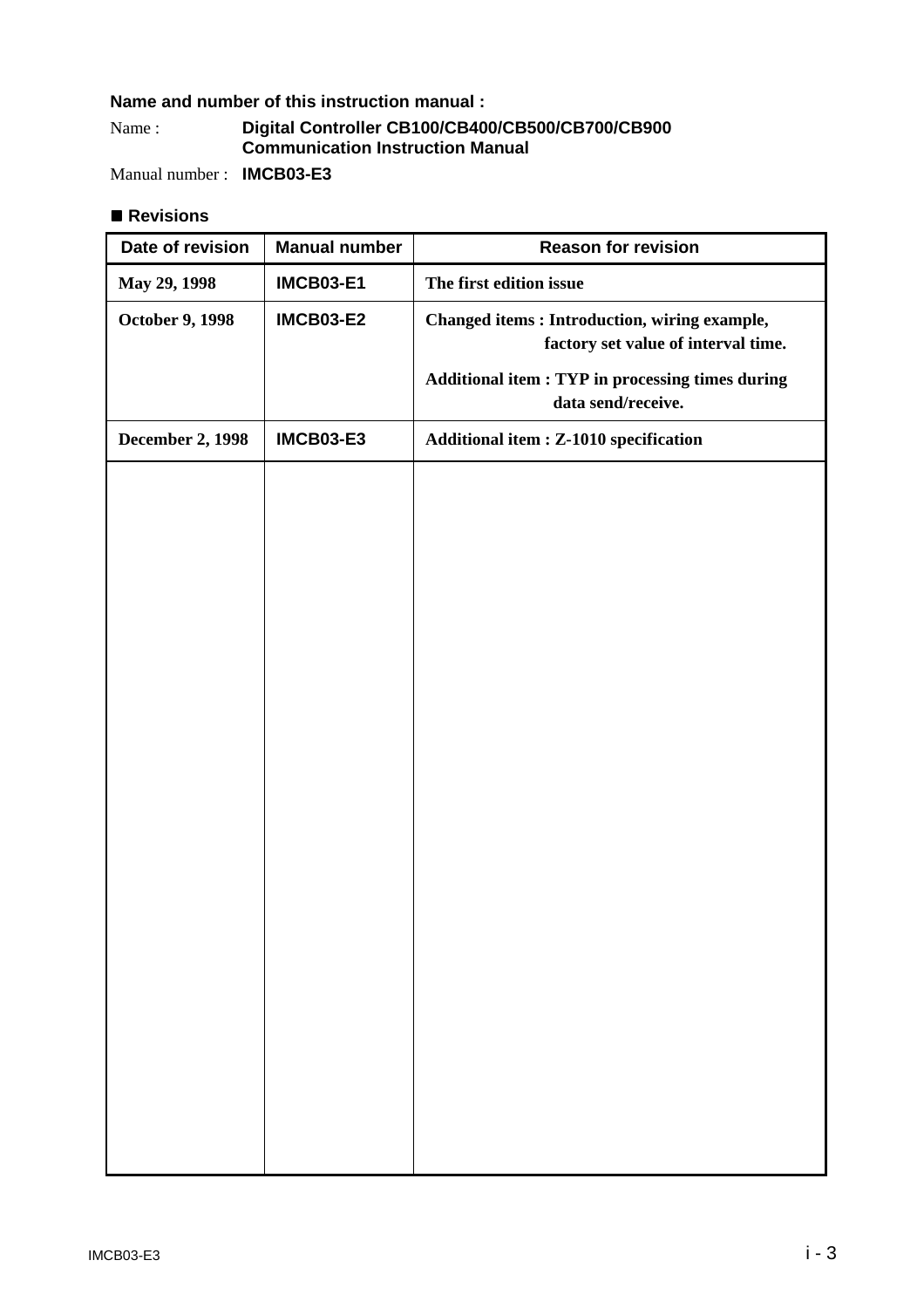### **CONTENTS**

| 19 |
|----|

| 4.1.2 Polling procedure example (When the host computer requests data)23       |  |
|--------------------------------------------------------------------------------|--|
|                                                                                |  |
|                                                                                |  |
| 4.2.2 Selecting procedure example (When the host computer sends a set value)27 |  |

|--|--|

| 7. ASCII 7-BIT CODE TABLE (Reference) 35 |  |
|------------------------------------------|--|
|------------------------------------------|--|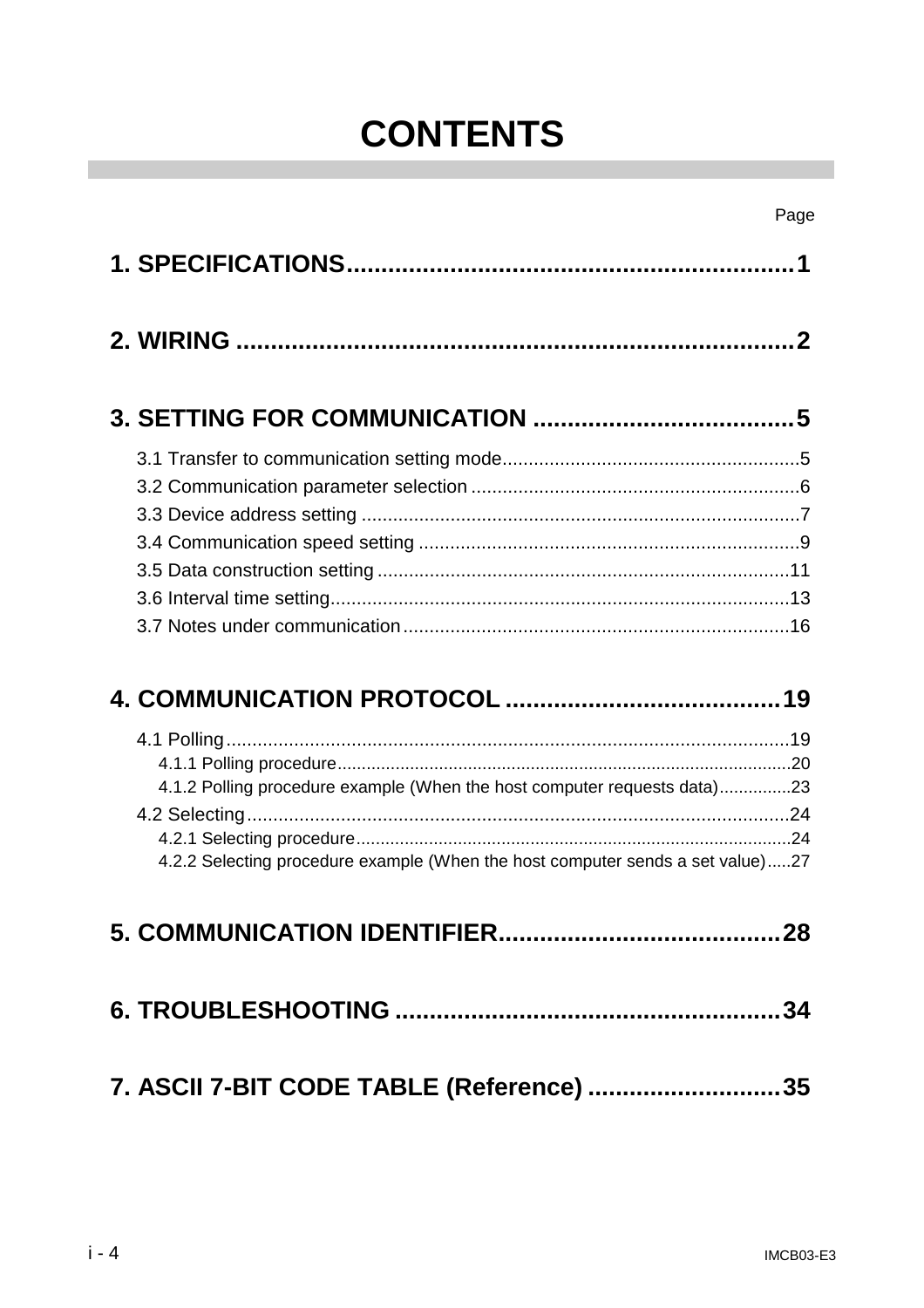### **1. SPECIFICATIONS**

| Interface:                                 | Based on EIA standard RS-485                                                                                            |                    |  |  |
|--------------------------------------------|-------------------------------------------------------------------------------------------------------------------------|--------------------|--|--|
| <b>Connection method:</b>                  | 2-wire system, half-duplex multidrop connection                                                                         |                    |  |  |
| <b>Communication distance:</b> 1 km (max.) | * However, the maximum communication distance varies slightly<br>with the surroundings such as cables etc.              |                    |  |  |
| <b>Synchronous method:</b>                 | Start/stop synchronous type                                                                                             |                    |  |  |
| <b>Communication speed:</b>                | 2400 bps, 4800 bps, 9600 bps, 19200 bps                                                                                 |                    |  |  |
| Data type:                                 | Start bit:<br>1<br>Data bit:<br>7 or 8<br>Parity bit: Unused or Used (Odd number or even number)<br>Stop bit:<br>1 or 2 |                    |  |  |
| <b>Protocol:</b>                           | ANSI X3.28 subcategory 2.5, A4<br>Polling/selecting type                                                                |                    |  |  |
| <b>Error control:</b>                      | Vertical parity (With parity bit selected)<br>Horizontal parity (BCC check)                                             |                    |  |  |
| <b>Maximum connection:</b>                 | 32 sets including a host computer                                                                                       |                    |  |  |
| <b>Communication code:</b>                 | <b>ASCII 7-bit code</b>                                                                                                 |                    |  |  |
| <b>Termination resister:</b>               | 100 $\Omega$ or more (Externally connected)                                                                             |                    |  |  |
| Xon/Xoff control:                          | None                                                                                                                    |                    |  |  |
| <b>Signal logic:</b>                       | <b>Signal voltage</b><br>Logic                                                                                          |                    |  |  |
|                                            | V(A) > V(B)                                                                                                             | $0$ (Space status) |  |  |

 $V(A) < V(B)$  1 (Mark status)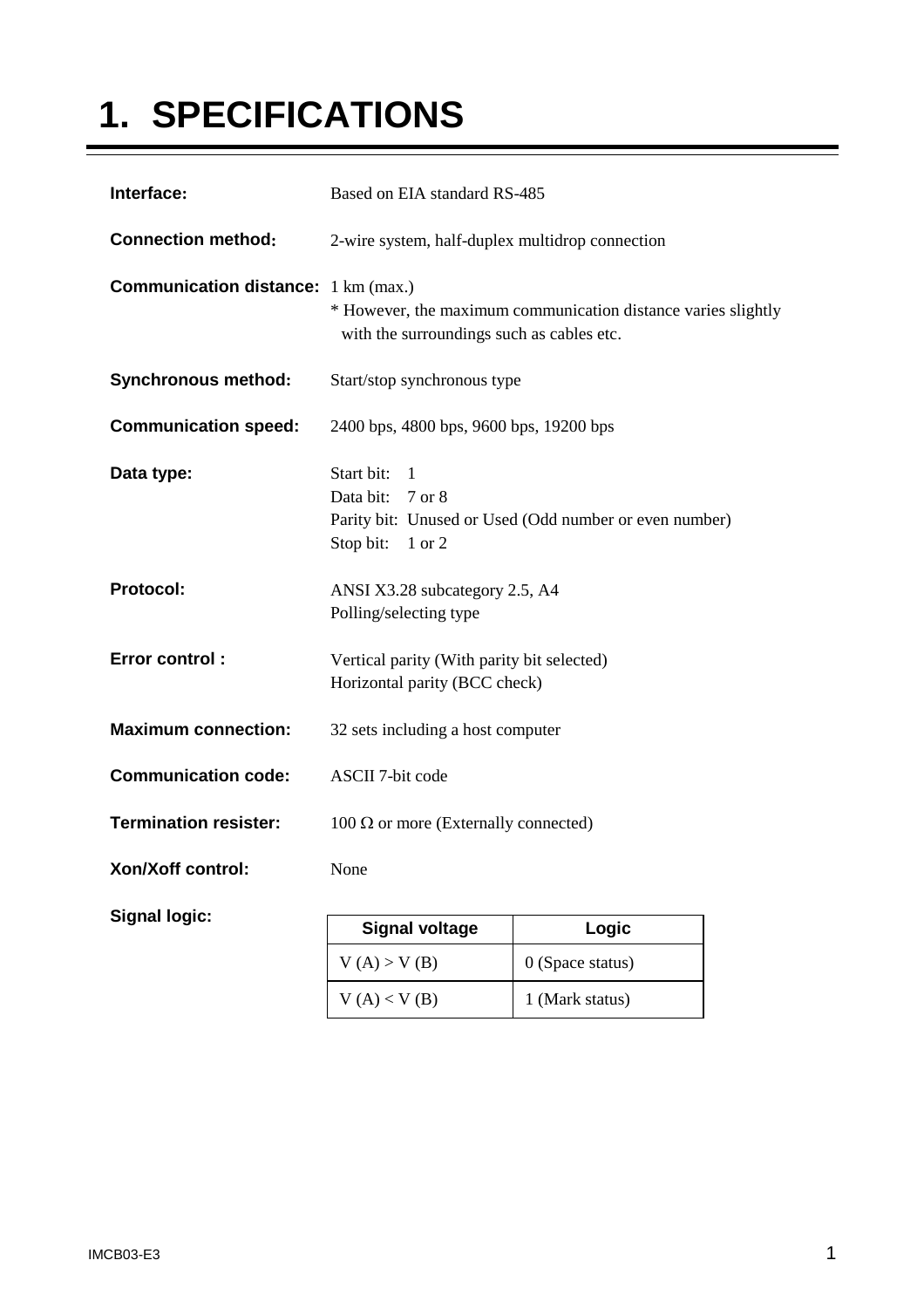### **2. WIRING**

### **! WARNING**

In order to prevent electric shock or instrument failure, do not turn on the power until all the wiring is finished.

Up to 32 **CB100/CB400/CB500/CB700/CB900** digital controller (hereinafter, the "controller") including the host computer can be connected if multidrop connected by RS-485.

#### ! **Terminal No. and signal details**

#### **CB100/CB400/CB500/CB900**

| <b>Terminal No.</b> | <b>Signal name</b> | <b>Name</b>            | <b>Controller</b> | <b>Signal direction</b><br><b>Host computer</b> |
|---------------------|--------------------|------------------------|-------------------|-------------------------------------------------|
| 13                  | SG                 | Signal ground          |                   |                                                 |
| 14                  | T/R(A)             | Send data/Receive data |                   |                                                 |
| 15                  | T/R(B)             | Send data/Receive data |                   |                                                 |

#### **CB700**

| <b>Terminal No.</b> | Signal name | <b>Name</b>            | <b>Signal direction</b><br><b>Host computer</b><br><b>Controller</b> |  |
|---------------------|-------------|------------------------|----------------------------------------------------------------------|--|
|                     | SG          | Signal ground          |                                                                      |  |
| 8                   | T/R(A)      | Send data/Receive data |                                                                      |  |
|                     | T/R(B)      | Send data/Receive data |                                                                      |  |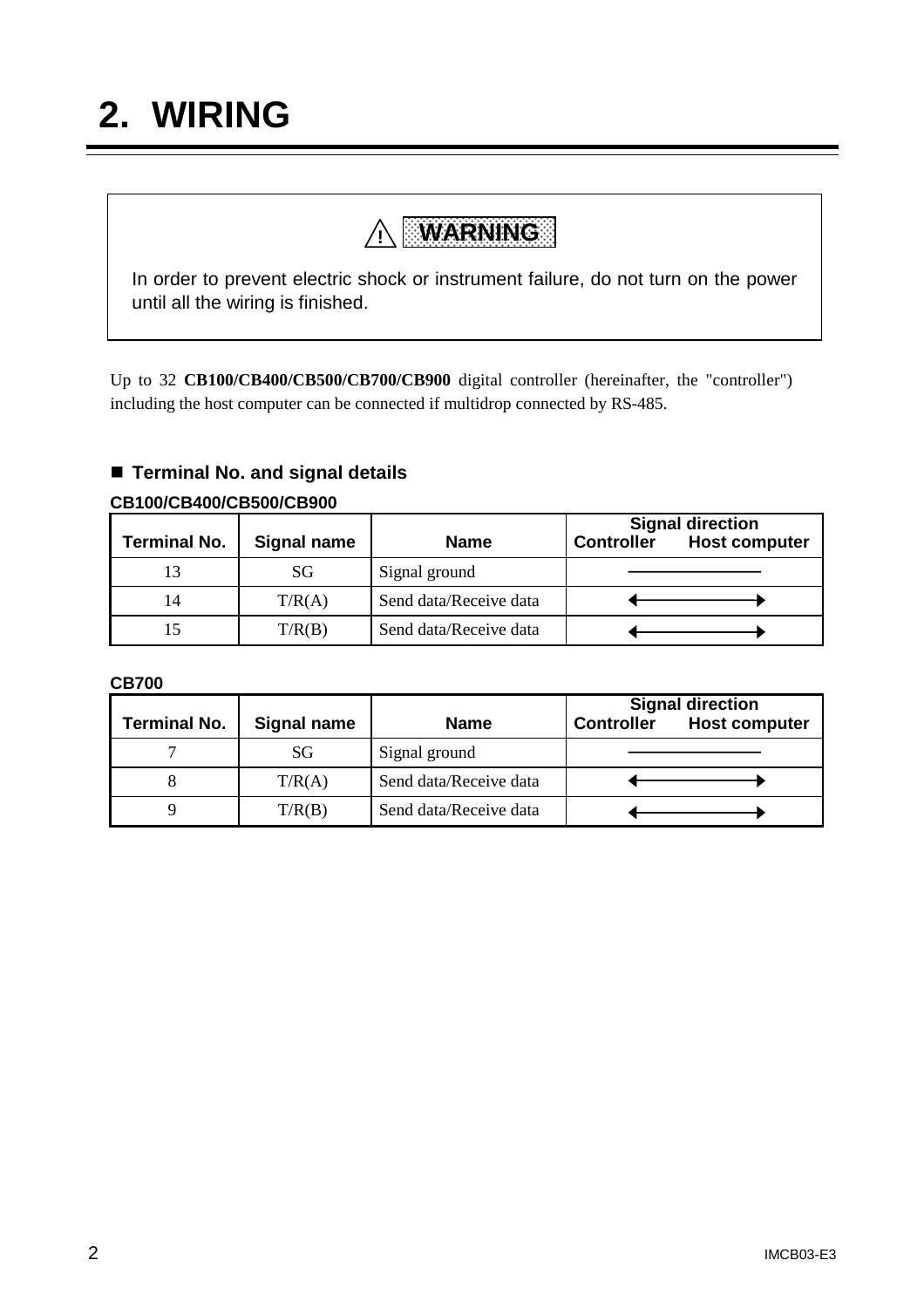#### ■ When host computer interface is RS-485

It is necessary that a circuit to transfer send and receive be built-in the host computer.



#### ! **When host computer interface is RS-232C**

Communication level converter (RS-232C/RS-485) is used.



 $*R$ : Use a terminal resistor with a combined resistance of more than 100  $\Omega$ .

#### **CAUTION**

When the host computer is for Windows 95/NT, use a communication level converter of the automatic send/receive select type.

Recommended: CD485, CD485/V manufactured by Data Link, Inc. or equivalent.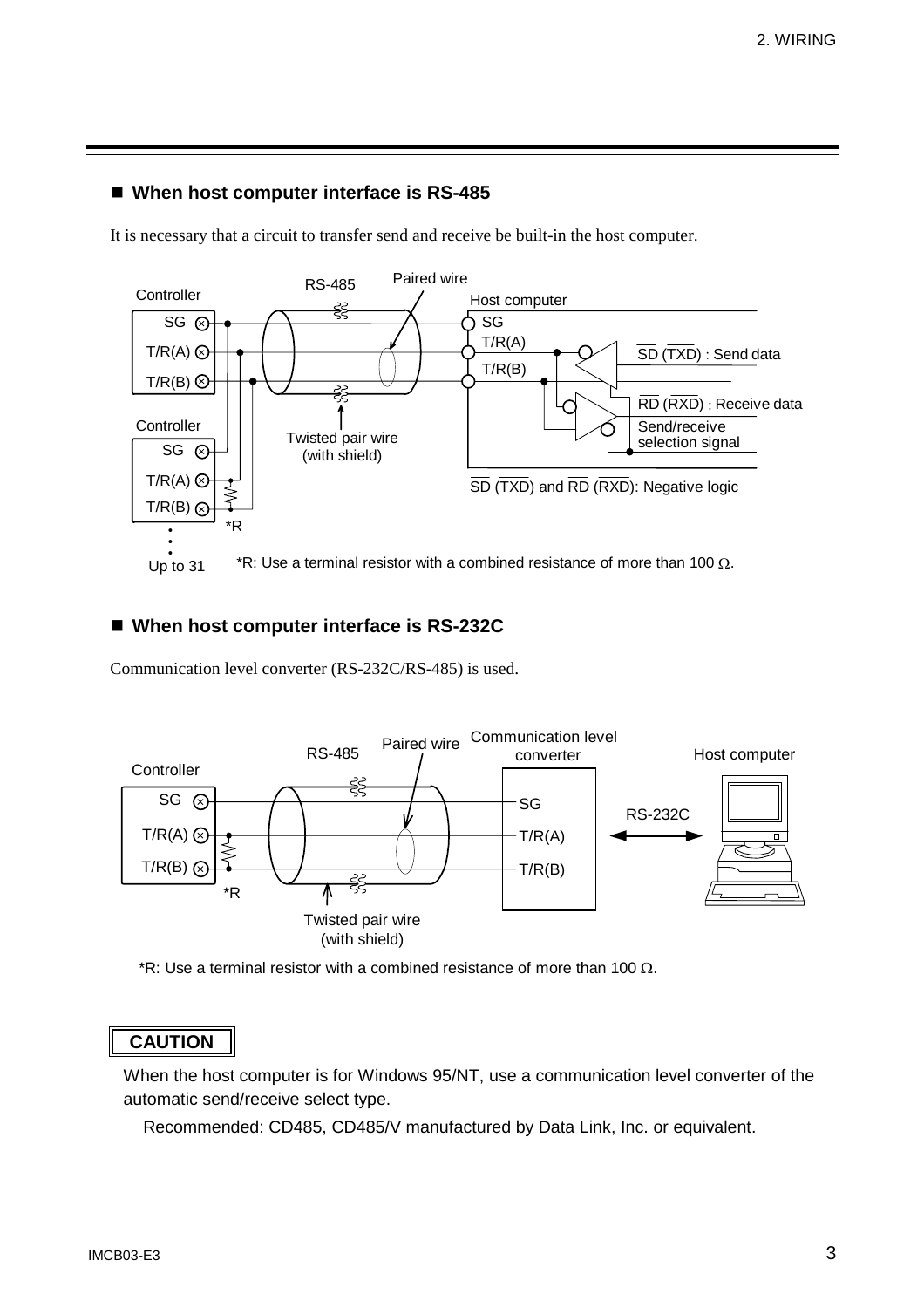#### ! **Connection example (When up to 32 controllers including host computer are connected)**



For details of the communication level converter and junction branch box **BRA-100B-2**, see each Instruction Manual.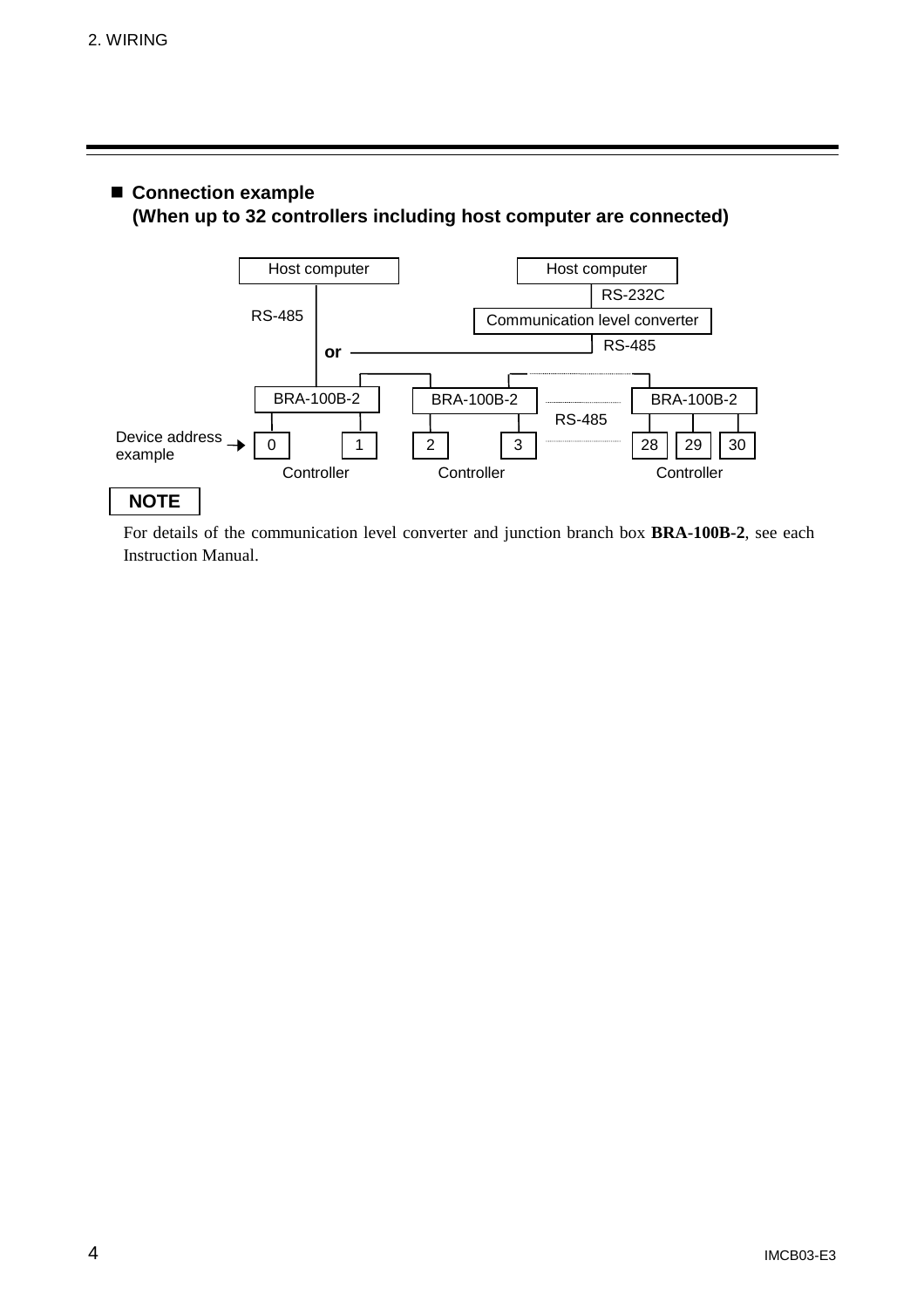### **3. SETTING FOR COMMUNICATION**

In order to make communication between the **CB100/CB400/CB500/CB700/CB900** digital controller (hereinafter, the "controller") and the host computer, it is necessary to set the device address, communication speed, data construction and interval time. Communication settings are made in communication setting mode.

The following pictures used for explanation are for **CB900**. However, the same operation also applies to other controllers. The section in each picture is dimly lit.

#### **3.1 Transfer to communication setting mode**

- $\overline{O}$  Turn on the power to this controller. Thus, the input type, input range and PV/SV display mode change in this order.
- $\circled{2}$  Pressing the  $\langle R/S \rangle$  key while the SET key is being pressed when PV/SV display mode is being displayed selects communication setting mode. In this mode, device address "Add" are displayed in the first place.

#### **PV/SV display mode Communication setting mode**







#### **NOTES**

- The communication setting mode can be selected anytime when the SV setting mode.
- $\bullet$  In order to terminate the communication setting mode, press the  $\langle R/S \rangle$  key while pressing the SET key. After the communication setting mode terminates, the display changes to the PV/SV display mode.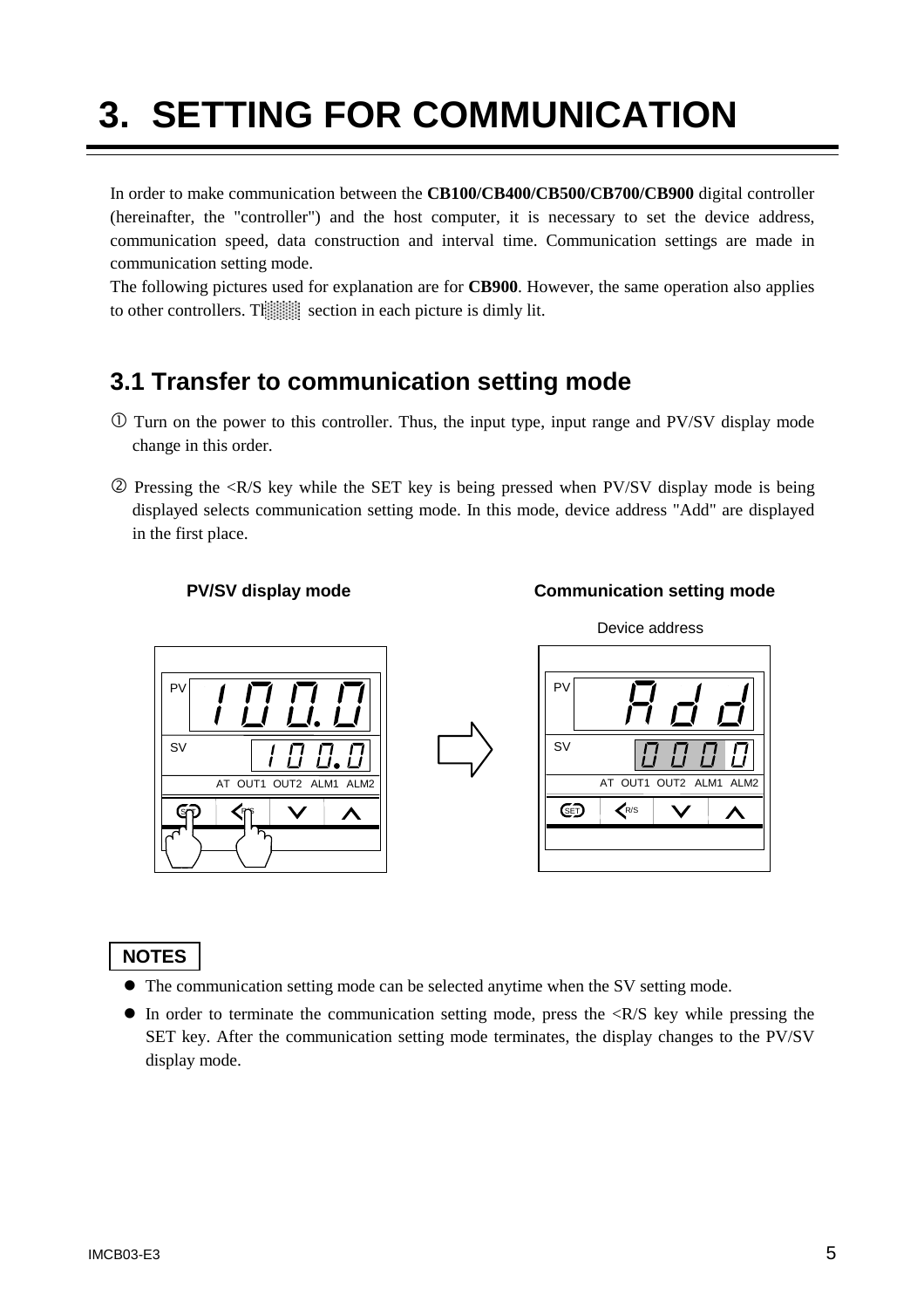#### **3.2 Communication parameter selection**

Parameters in communication setting mode are selected in the order of device address "Add," communication speed "bPS," data construction "bIT" and interval time set value "InT." Each parameter is selected by pressing the SET key.

#### ! **Display flowchart**

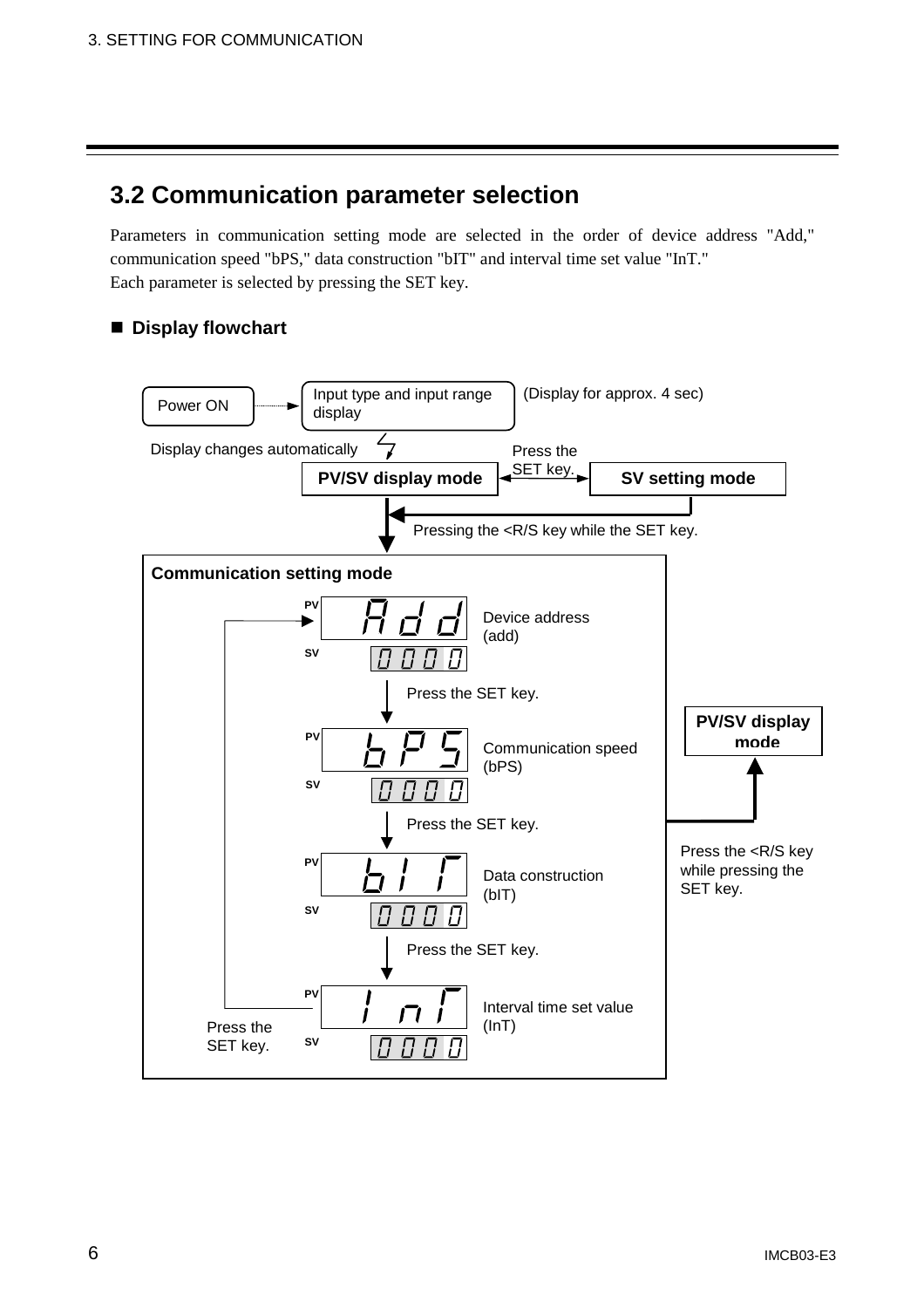#### **3.3 Device address setting**

Set the device address by using numerals from 0 to 99. Press the UP or DOWN key to change the numeral, and also press the <R/S key to shift the digit.

| <b>Symbol</b> | <b>Name</b>    | <b>Setting range</b> | <b>Description</b>                     | <b>Factory set</b><br>value |
|---------------|----------------|----------------------|----------------------------------------|-----------------------------|
| ៲ឣႻႻ          | Device address | 0 to 99              | Sets the controller device<br>address. |                             |
| <b>Add</b>    |                |                      |                                        |                             |

#### **CAUTIONS**

- % When the communication parameter was changed, always turn on the power again. Otherwise, no communication is performed by using the changed value.
- % If key operation is not performed for more than 1 minute without pressing the SET key after the device address is set, the controller is automatically changed to PV/SV display mode. In this case, the set device address returns to the value before the setting is changed.

#### ■ Setting procedure

Example: When setting device address to 15.

*1.* Change the controller to communication setting mode, and then display the device address (See P. 5, 6).



#### Device address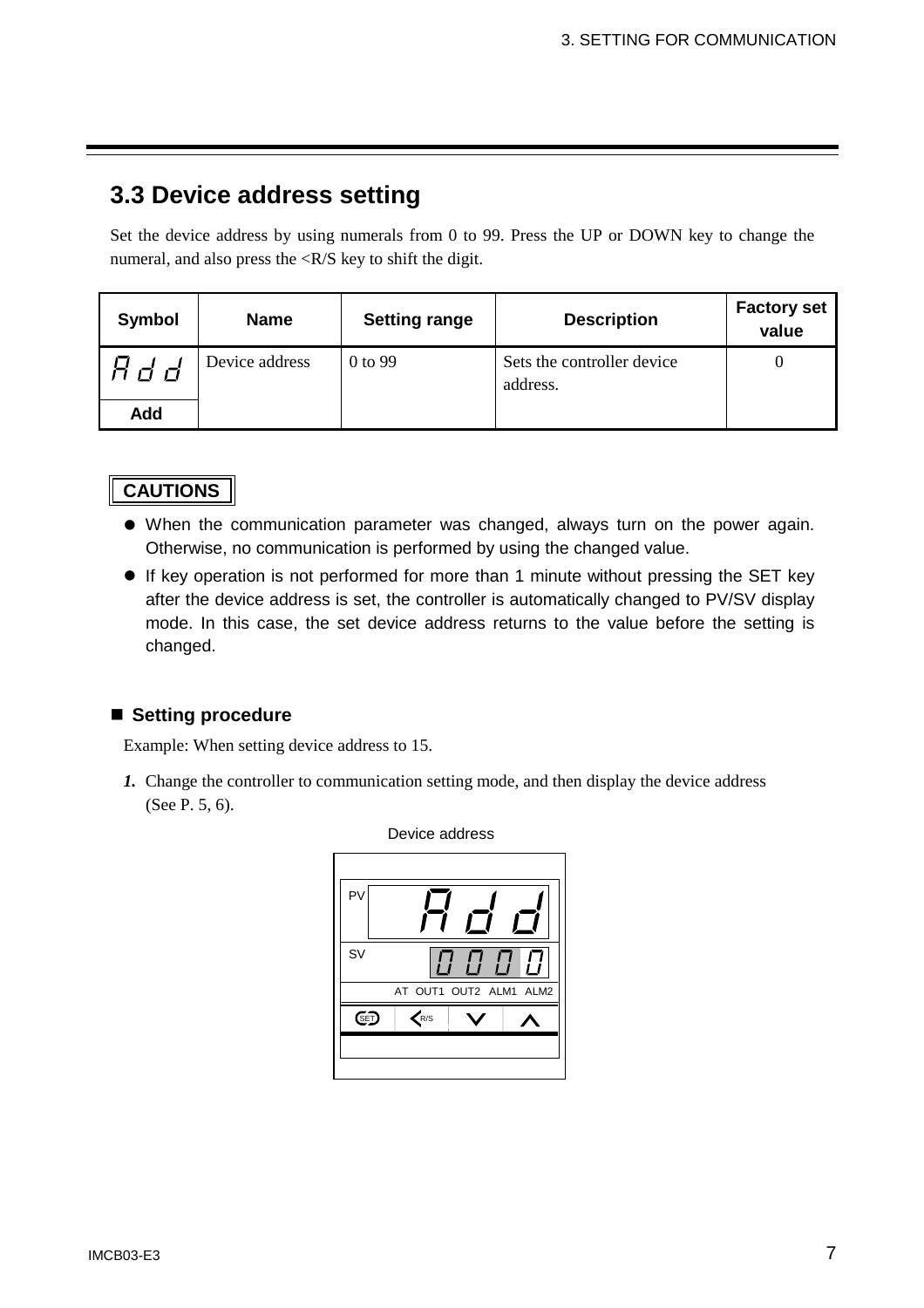*2.* Set the device address. Press the UP key to enter "5" in the lowest digit.



*3.* Press the <R/S key to brightly light the tens digit.



*4.* Press the UP key to enter "1" in the tens digit.



*5.* Press the SET key to select the next communication parameter. As a result, the set device address is registered.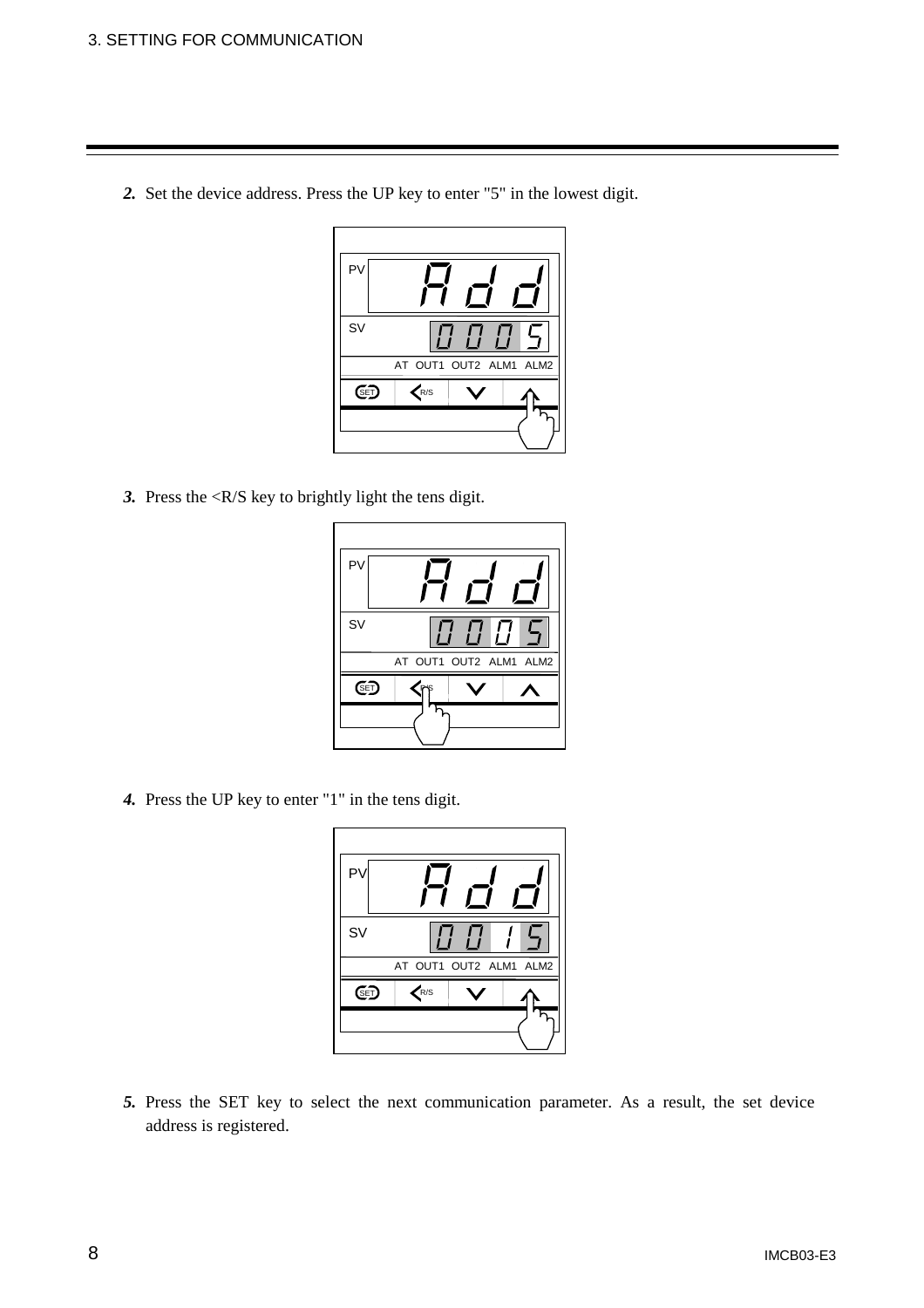#### **3.4 Communication speed setting**

Set a communication speed of 2400 bps, 4800 bps, 9600 bps or 19200 bps by using numerals from 0 to 3. Press the UP or DOWN key to change the numeral.

| Symbol     | <b>Name</b>            | <b>Setting range</b>                       | <b>Description</b>                  | <b>Factory set</b><br>value |
|------------|------------------------|--------------------------------------------|-------------------------------------|-----------------------------|
|            | Communication<br>speed | $0:2400$ bps<br>1:4800 bps<br>$2:9600$ bps | Selects the communication<br>speed. |                             |
| <b>bPS</b> |                        | $3:19200$ bps                              |                                     |                             |

#### **CAUTIONS**

- Set the same communication speed to both the controller and connecting host computer.
- % When the communication parameter was changed, always turn on the power again. Otherwise, no communication is performed by using the changed value.
- If key operation is not performed for more than 1 minute without pressing the SET key after the device address is set, the controller is automatically changed to PV/SV display mode. In this case, the set communication speed returns to the value before the setting is changed.

#### ■ Setting procedure

Example: When setting communication speed to "1: 4800 bps."

*1.* Change the controller to communication setting mode, and then display the communication speed (See P. 5, 6).



#### Communication speed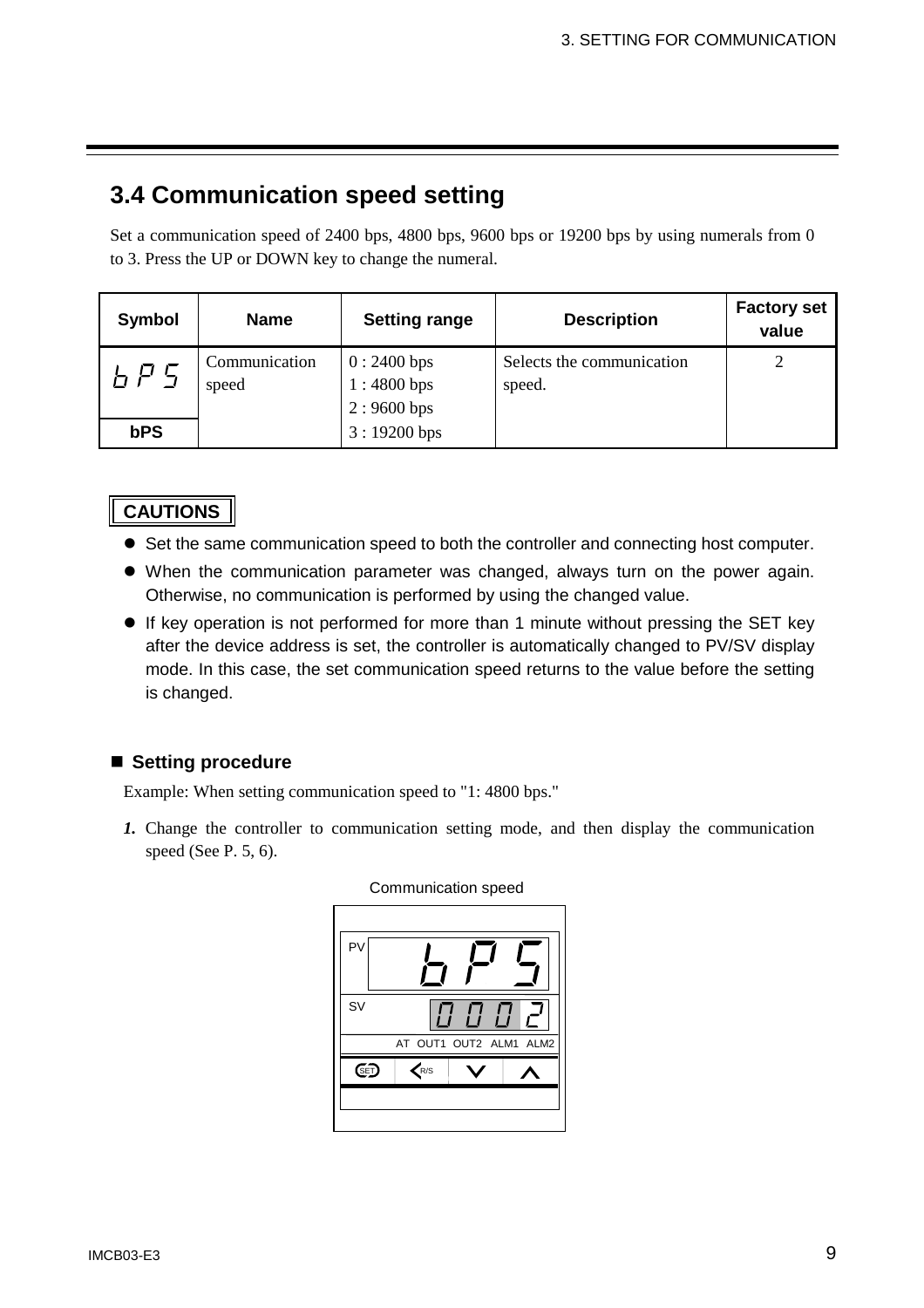- $GF \mid \langle R/S \rangle$ SV PV AT OUT1 OUT2 ALM1 ALM2
- *2.* Press the DOWN key to enter "1" in the lowest digit. As a result, a communication speed of 4800 bps is set.

*3.* Press the SET key to change to the next communication parameter. As a result, the set communication speed is registered.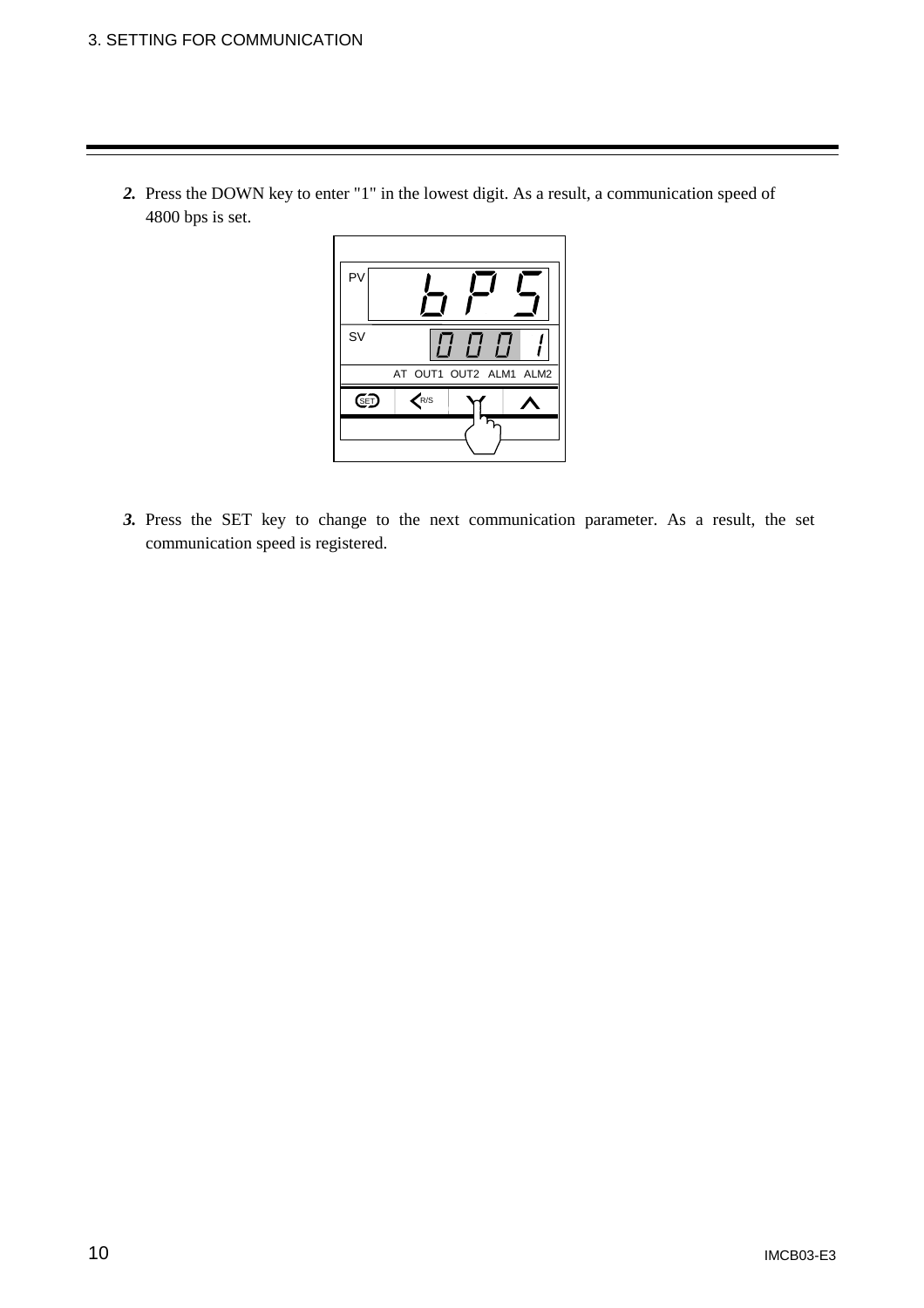#### **3.5 Data construction setting**

Set the data bit construction during communication by using numerals from 0 to 5. Press the UP or DOWN key to change the numeral.

| Symbol | <b>Name</b>       | <b>Setting range</b>         | <b>Description</b>                                 | <b>Factory set</b><br>value |
|--------|-------------------|------------------------------|----------------------------------------------------|-----------------------------|
|        | Data construction | $0$ to 5<br>See $*$ <b>A</b> | Selects data construction<br>during communication. |                             |
| bIT    |                   |                              |                                                    |                             |

\***A**

| <b>Setting</b> | Data bit [bit] | <b>Parity bit</b> | Stop bit [bit] |
|----------------|----------------|-------------------|----------------|
|                |                | None              |                |
|                |                | None              |                |
| 2              |                | Even              |                |
| 3              |                | Even              |                |
| 4              |                | Odd               |                |
|                |                | Odd               |                |

#### **CAUTIONS**

- Set the same data construction to both the controller and connecting host computer.
- % When the communication parameter was changed, always turn on the power again. Otherwise, no communication is performed by using the changed value.
- % If key operation is not performed for more than 1 minute without pressing the SET key after the device address is set, the controller is automatically changed to PV/SV display mode. In this case, the set data construction returns to the value before the setting is changed.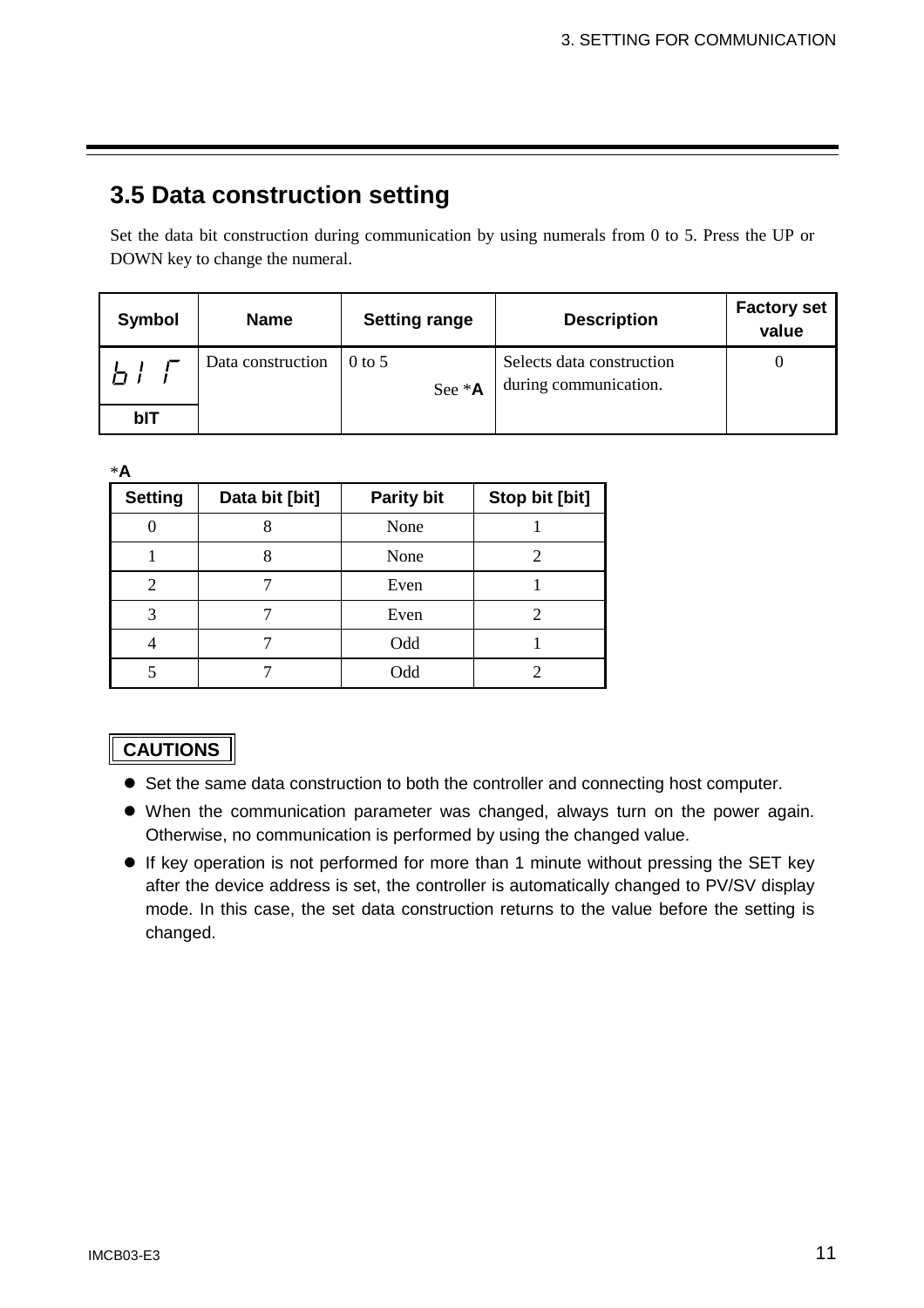#### ■ Setting procedure

Example: When setting data construction to "1: 8 data bits, no parity bit and 2 stop bits."

*1.* Change the controller to communication setting mode, and then display the data construction (See P. 5, 6).



*2.* Press the UP key to enter "1" in the lowest digit. As a result, data construction is set to "8 data bits, no parity bit and 2 stop bits."



*3.* Press the SET key to change to the next communication parameter. As a result, the set data construction is registered.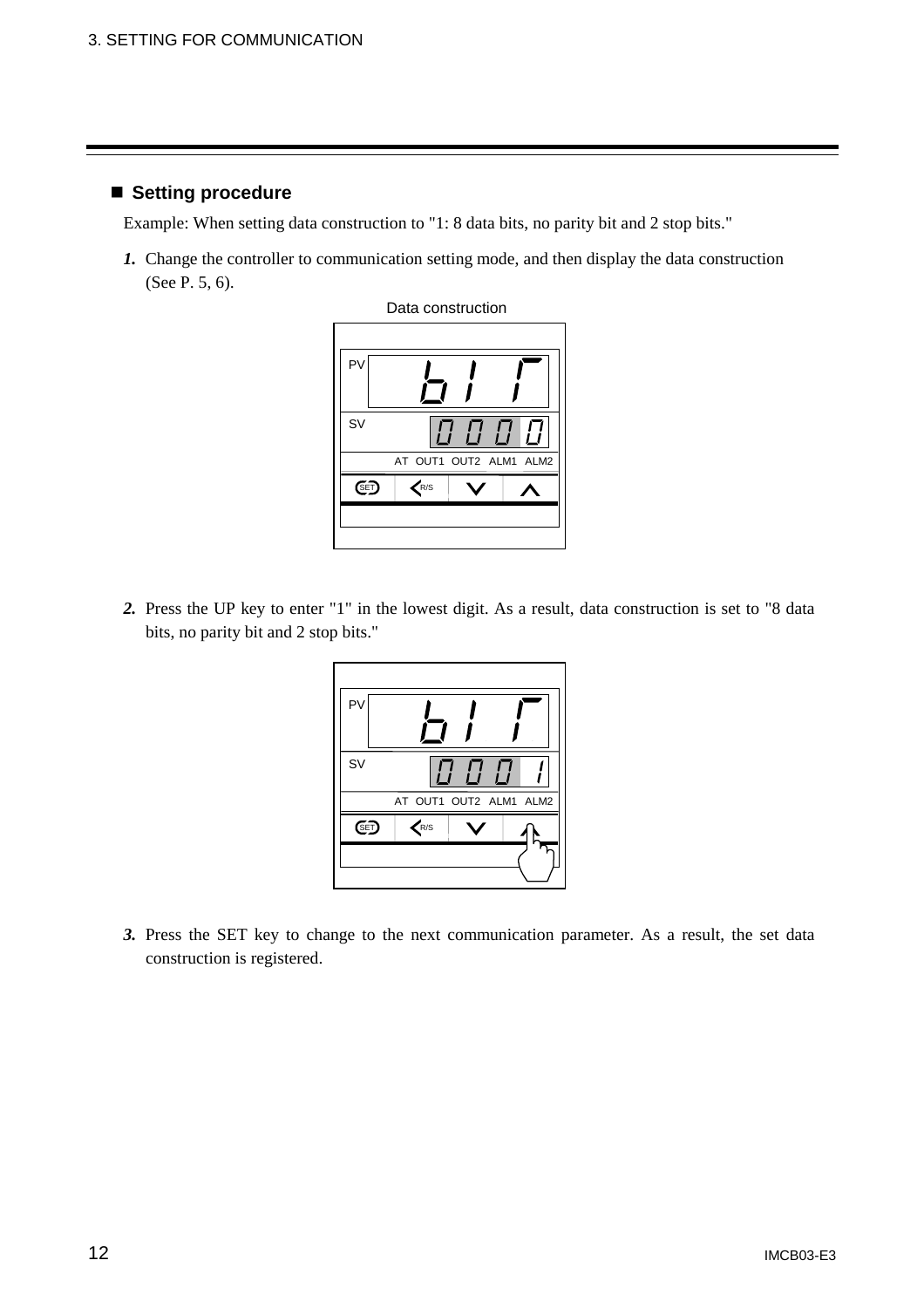#### **3.6 Interval time setting**

Set the interval time. Press the UP or DOWN key to change the numeral, and press the <R/S key to shift the digit.

| Symbol | <b>Name</b>                | <b>Setting range</b> | <b>Description</b>                          | <b>Factory set</b><br>value |
|--------|----------------------------|----------------------|---------------------------------------------|-----------------------------|
| гı і   | Interval time set<br>value | 0 to 150<br>*Α       | Sets the value to set the<br>interval time. |                             |
| InT    |                            |                      |                                             |                             |

\***A** : Can be set up to 250 ms if converted to interval time.

#### **Equations for calculating interval time and interval time set value**

Equations :

Interval time = Interval time set value  $\times$  1.666 ms Interval time set value = Interval time  $\div$  1.666 ms

#### **CAUTIONS**

- When the communication parameter was changed, always turn on the power again. Otherwise, no communication is performed by using the changed value.
- If key operation is not performed for more than 1 minute without pressing the SET key after the device address is set, the controller is automatically changed to PV/SV display mode. In this case, the set interval time set value returns to the value before the setting is changed.

#### ■ Setting procedure

Example: When setting interval time to 250 ms.

*1.* Change the controller to communication setting mode, and then display the interval time set value (See P. 5, 6).

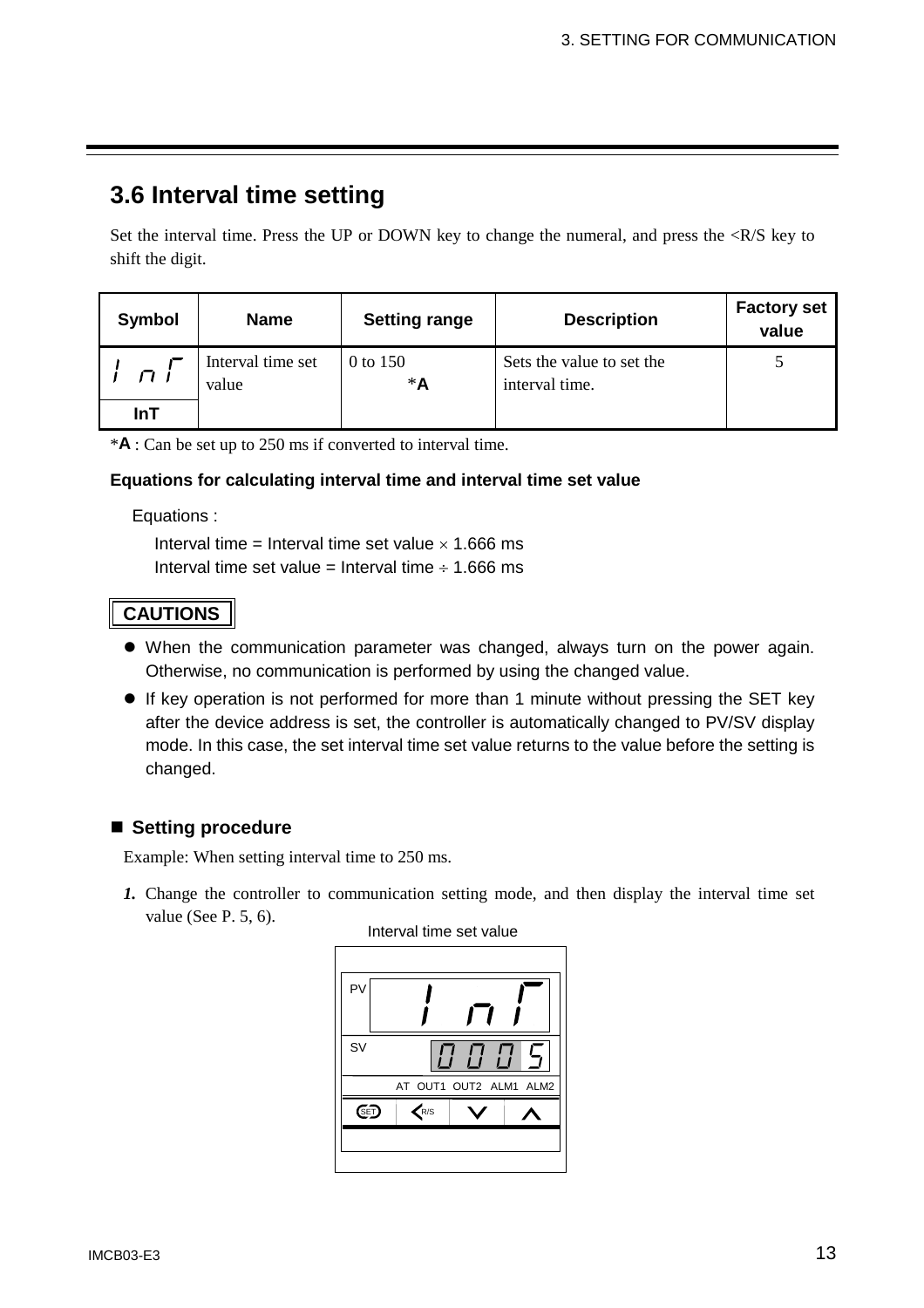*2.* Here, as an interval time of 250 ms needs to be set, calculate the interval time set value using the equation (See P. 13).

Interval time set value:

 $250 \text{ ms} \div 1.666 \text{ ms} \div 150 \text{ (Round to the nearest whole number.)}$ Interval time:

 $150 \times 1.666 \text{ ms } \rightleftharpoons 249.9 \text{ (Approx. 250 ms)}$ 

Thus, enter an interval time set value of 150 calculated from the above by pressing the UP or DOWN key at the front of the controller.

*3.* Press the DOWN key to enter "0" in the lowest digit.



*4.* Press the <R/S key to brightly light the tens digit.

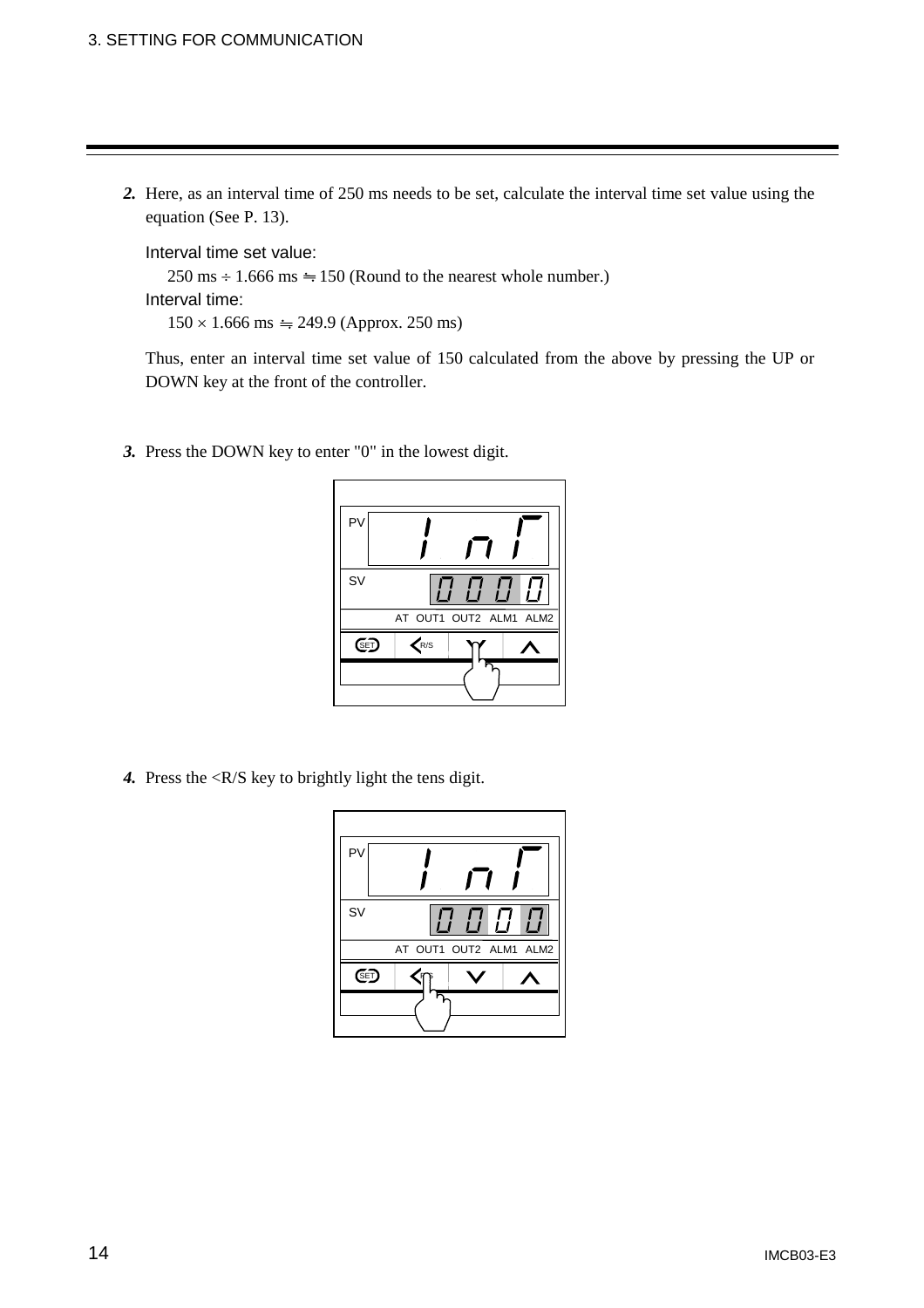*5.* Press the UP key to enter "5" in the tens digit.



*6.* Press the <R/S key to brightly light the hundreds digit.



*7.* Press the UP key to enter "1" in the hundreds digit.



*8.* Press the SET key to change to the next communication parameter. As a result, the set interval time set value is registered.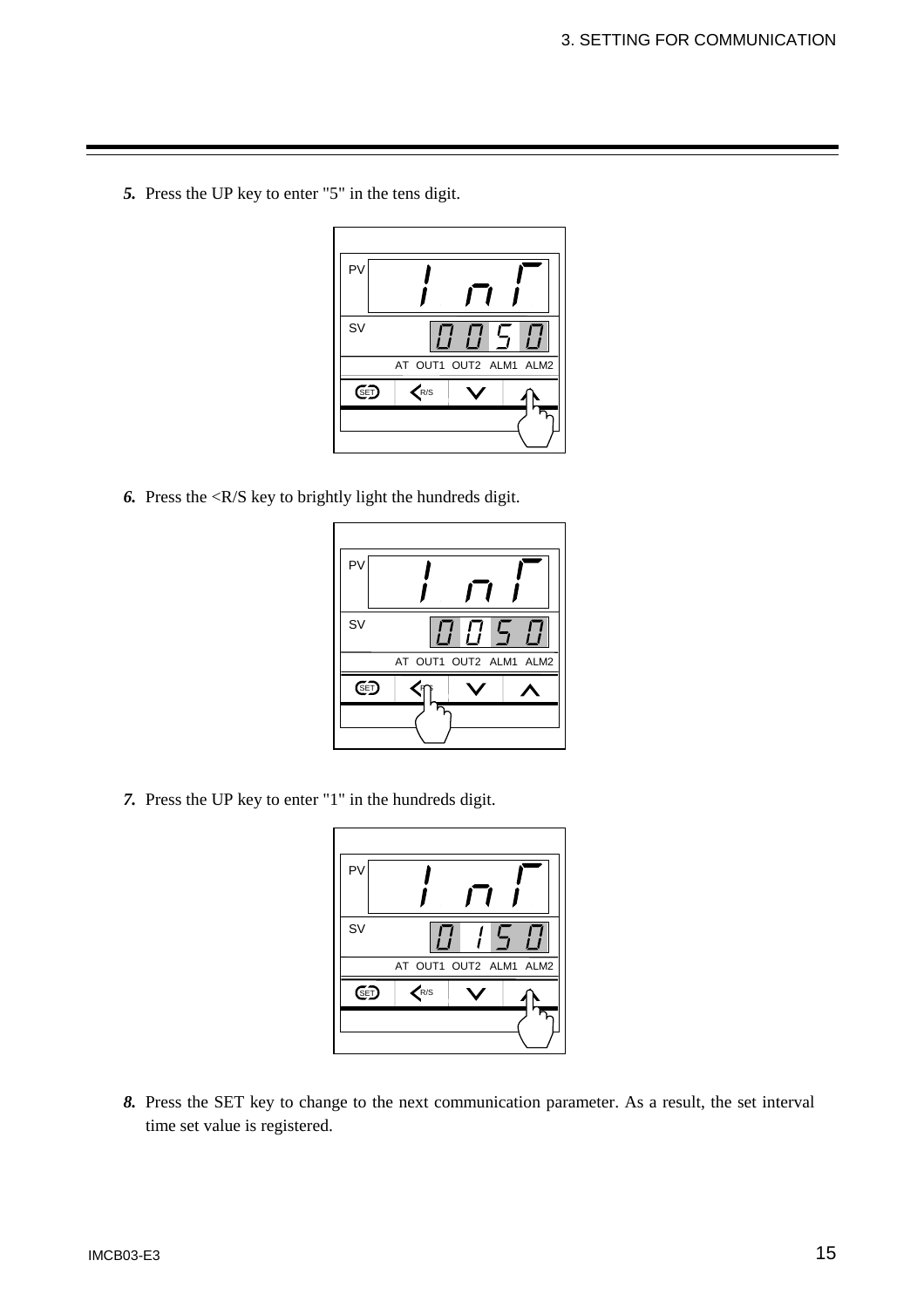#### **3.7 Notes under communication**

- (1) If polling is made by specifying the identifier of the function which is not added to the controller, the controller sends [EOT]. In addition, if selecting is made, the controller sends [NAK].
- (2) When the communication parameter was changed, always turn on the power again. Otherwise, no communication is performed by using the changed value.
- (3) Send/receive timing

The controller requires the following processing times during data send/receive.

#### **Polling procedure**

| <b>Procedure details</b>                                       | Time (ms)  |     |            |  |
|----------------------------------------------------------------|------------|-----|------------|--|
|                                                                | <b>MIN</b> | TYP | <b>MAX</b> |  |
| Response send time after calling [ENQ] receive                 | 1.5        | 2.0 | 3.0        |  |
| Response send time after acknowledgment [ACK] receive          | 1.5        | 2.0 | 3.5        |  |
| Response send time after negative acknowledge [NAK]<br>receive | 1.0        | 1.5 | 3.0        |  |
| Response send time after BCC send                              |            | 0.7 | 10         |  |

\* Data-link is terminated sending [EOT], if no response within about 3 sec after BCC send.

#### **Selecting procedure**

| <b>Procedure details</b>                                 | Time (ms)  |     |            |  |  |
|----------------------------------------------------------|------------|-----|------------|--|--|
|                                                          | <b>MIN</b> | TYP | <b>MAX</b> |  |  |
| Response send time after BCC receive                     | 2.0        | 3.0 | 4.0        |  |  |
| Response wait time after acknowledgment [ACK] send       |            | 0.7 | 1.0        |  |  |
| Response wait time after negative acknowledge [NAK] send |            | 0.7 | 1.0        |  |  |

\* Response wait time is the time when the interval time is set to 0 ms.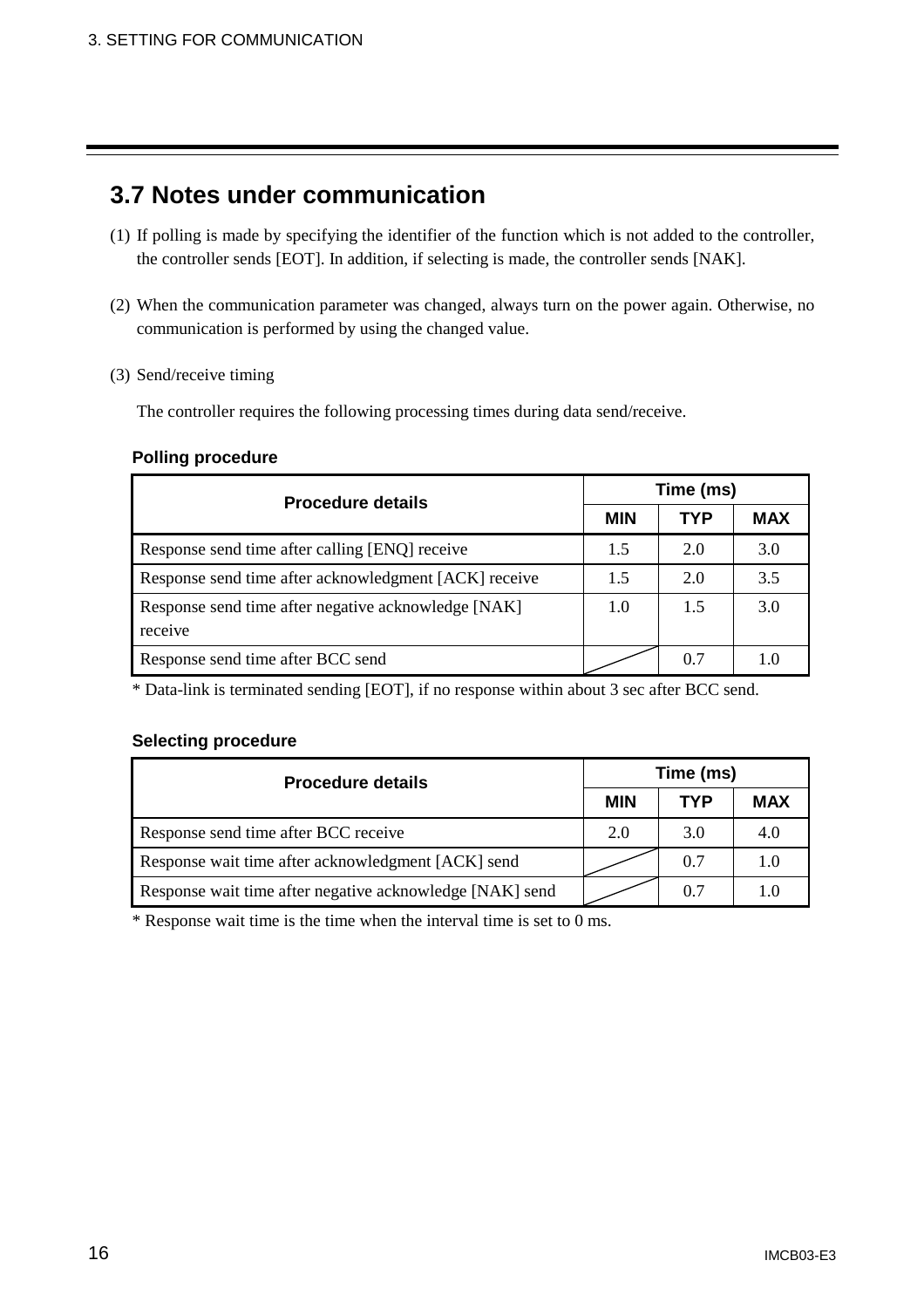#### ■ RS-485 (2-wire system) send/receive timing

The transmission and reception of RS-485 communication are operated by a transmitting wire. Therefore, the timing of switching should be acted correctly.

Send/receive example in the host computer and controller is show in the following.

#### **Polling procedure**

| Host       | Send<br>data<br>(Possible/<br>Impossible) | Possible<br>Impossible                                                 |
|------------|-------------------------------------------|------------------------------------------------------------------------|
| computer   | Sending<br>status                         | N<br>Е<br>Е<br>Α<br> or A<br>C<br>$\circ$<br>N<br><br>ĸ<br>т<br>Κ<br>Q |
| Controller | Send<br>data<br>(Possible/<br>Impossible) | Possible<br>(c)<br>(a)<br>(b)<br>Impossible                            |
|            | Sending<br>status                         | s<br>B<br>т<br>C<br><br>C<br>Х                                         |

- (a): (Response send time after calling [ENQ] receive) + (Interval time)
- (b): Response send time after BCC send
- (c): (Response send time after acknowledgment [ACK] receive + (Interval time) or (Response send time after negative acknowledge [NAK] receive + (Interval time)

#### **Selecting procedure**

| Host       | Send<br>data<br>(Possible/<br>Impossible) | Possible<br>Impossible                      |
|------------|-------------------------------------------|---------------------------------------------|
| computer   | Sending<br>status                         | s<br>в<br>С<br>т<br><br>X<br>С              |
| Controller | Send<br>data<br>(Possible/<br>Impossible) | Possible<br>(a)<br>(b)<br>Impossible        |
|            | Sending<br>status                         | A<br>N<br>C<br>$ $ or $\bigwedge$<br>Κ<br>Κ |

- (a): (Response send time after BCC receive) + (Interval time)
- (b): Response wait time after acknowledgment [ACK] send or Response wait time after negative acknowledge [NAK] send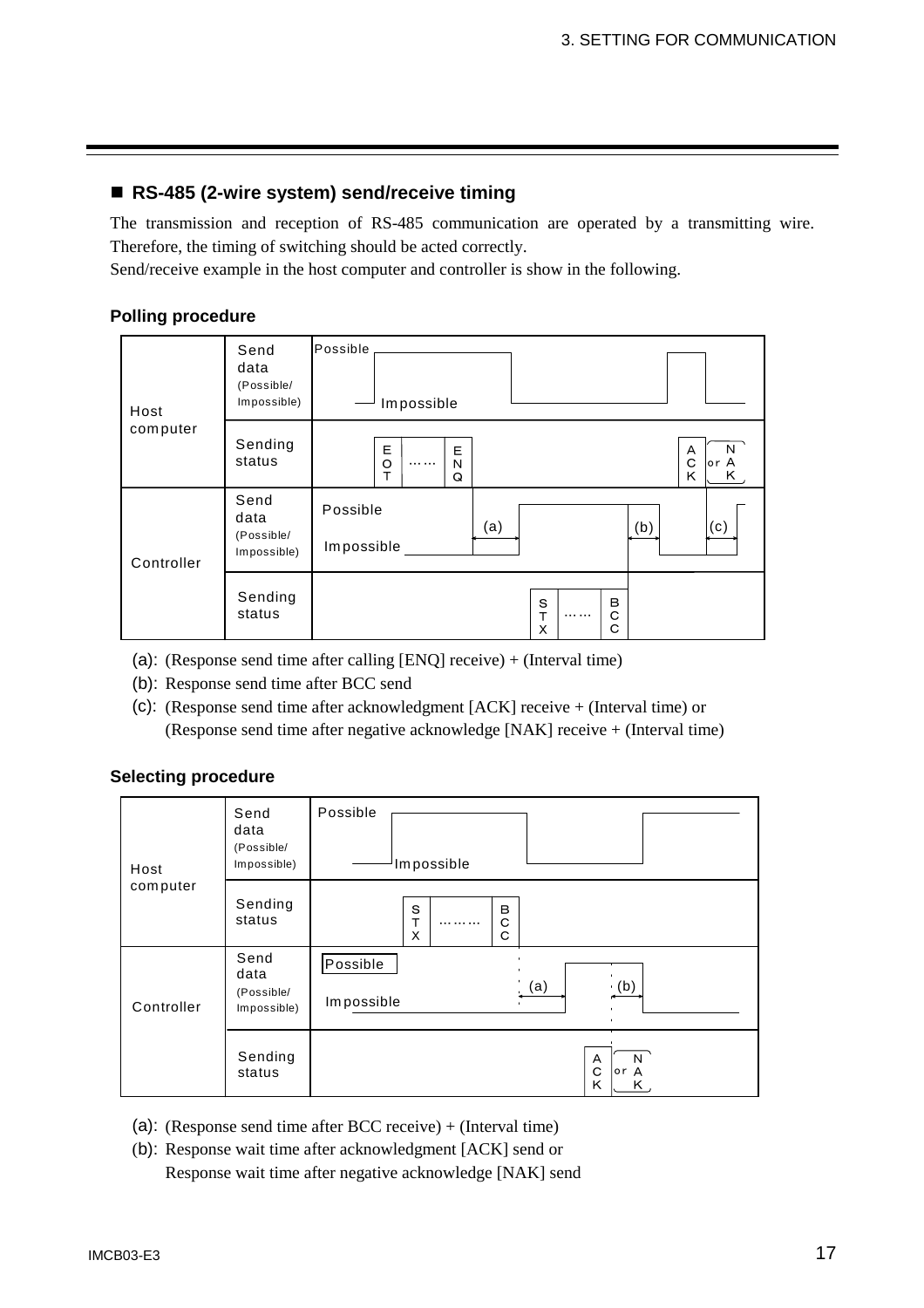#### ■ When host computer is selected from data sending to data receiving

When switching the host computer into reception from transmission, it must be confirmed that the data was surely put on line. This is not observe the transmission buffer of host computer itself, but confirming with shift register.



Next, the controller side secures the maximum time until the transmission line changes to the data receiving side (until the controller is ready to send data) after the host computer has received the stop bit corresponding to the final character. This maximum time corresponds to interval time.

If no interval time is set, the controller side may be set to the send state even when the host computer side is not set to the receive state. As a result, no communication is conducted correctly. In addition, set the interval time so as to match the host computer.

#### ■ When host computer is selected from data receiving to data sending

Polling procedure "Response wait time after BCC send" or selecting procedure "Response wait time after [ACK] or [NAK] send" is processing time required during controller data sending. Therefore, select the host computer from receiving to sending after the lapse of the above time. As for the necessary processing time, refer to the table of page 16.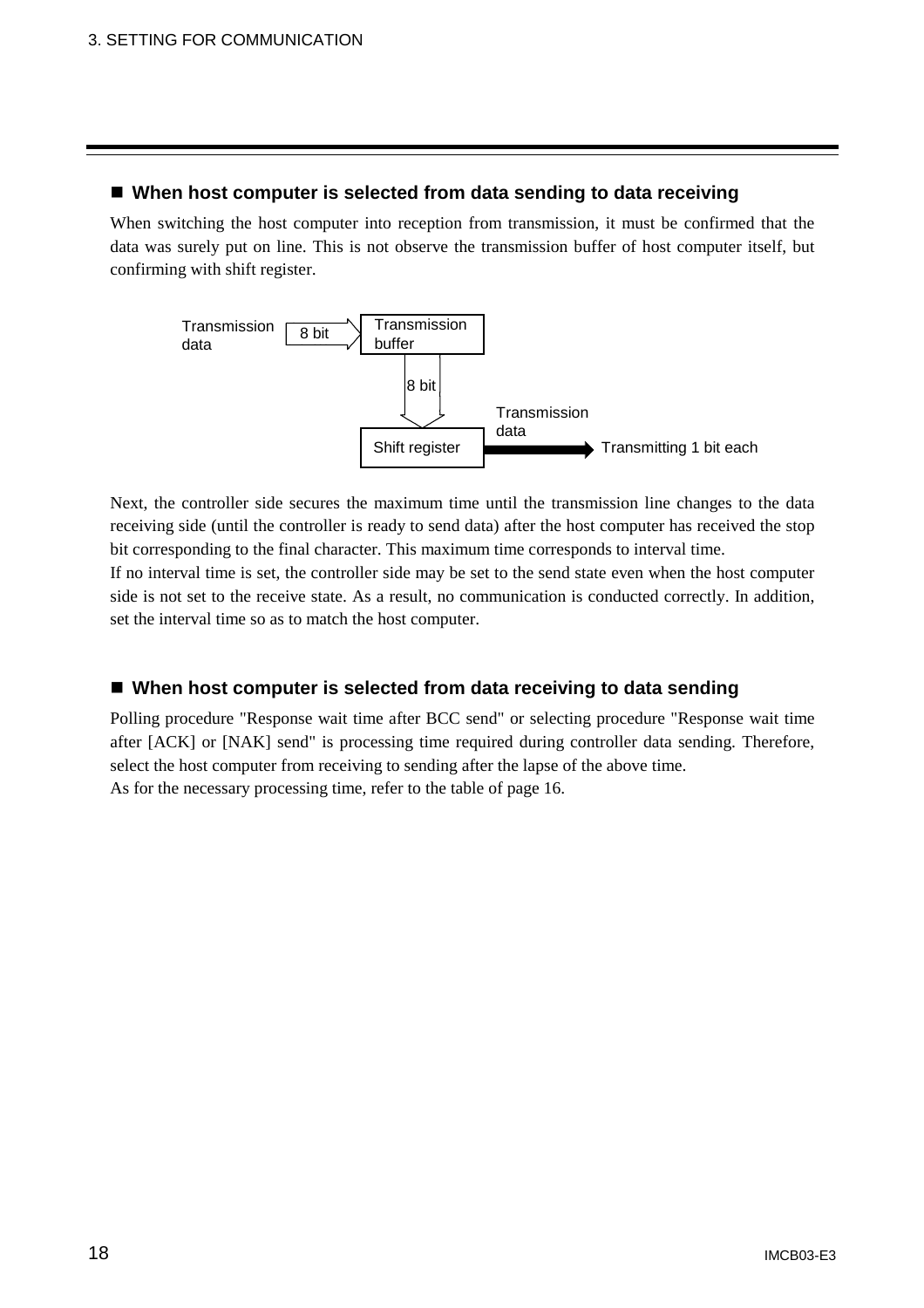## **4. COMMUNICATION PROTOCOL**

The **CB100/CB400/CB500/CB700/CB900** digital controller (hereinafter, the "controller") uses the polling/selecting method to establish a data link. The basic procedure is followed ANSI X3.28 subcategory 2.5, A4 basic mode data transmission control procedure (Fast selecting is established for selecting).

- ! In the polling/selecting method, the controller is controlled completely by the host computer is permitted. Since the host computer invites information message sending from and receiving to the controller, send the data in accordance with the polling or selecting procedure. (Centralized control method)
- ! The code use in communication is 7-bit ASCII code including transmission control character. The transmission control characters are [EOT] (04H), [ENQ] (05H), [ACK] (06H), [NAK] (15H), [STX] (02H) and [ETX] (03H). The figure in the parenthesis is indicating hexadecimal number.

#### **4.1 Polling**

Polling is an action that host computer requesting one of the controller which selected among multidrop connected, to transmit the data. The procedure is as the following.



ID: Identifier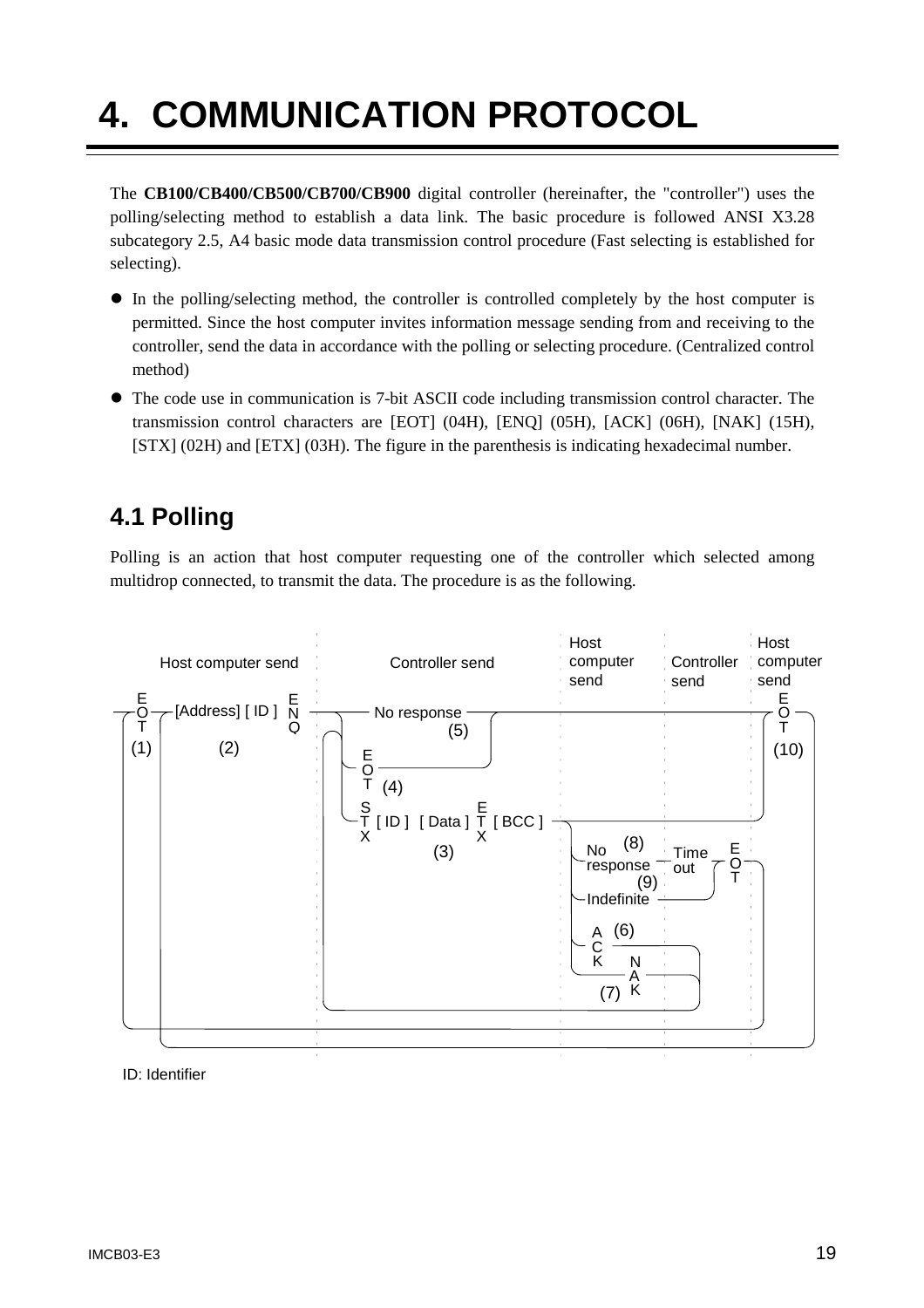#### **4.1.1 Polling procedure**

#### **(1) Initialize of data link**

Host computer sends [EOT] for initializing of data link before polling sequence.

#### **(2) Polling sequence send**

Host computer sends polling sequence with a format shown below.





#### " **Device address [Number of digits: 2]**

This data is a device address of the controller for polled and must be the same as the device address set value in item "3.3 Device address setting" (P. 7).

#### # **Identifier [Number of digits : 2] (See P. 28.)**

This is for identifying data requested for the controller. Always attach the [ENQ] code to the end of the identifier.

#### \$ **[ENQ]**

This is the transmission control character which indicates the end of the polling sequence. Then, the host computer waits for response from the controller.

#### **(3) Controller data send**

If the polling sequence is received correctly, the controller sends data in the following format.



#### " **[STX]**

This is the transmission control character which indicates the start of the text (identifier and data).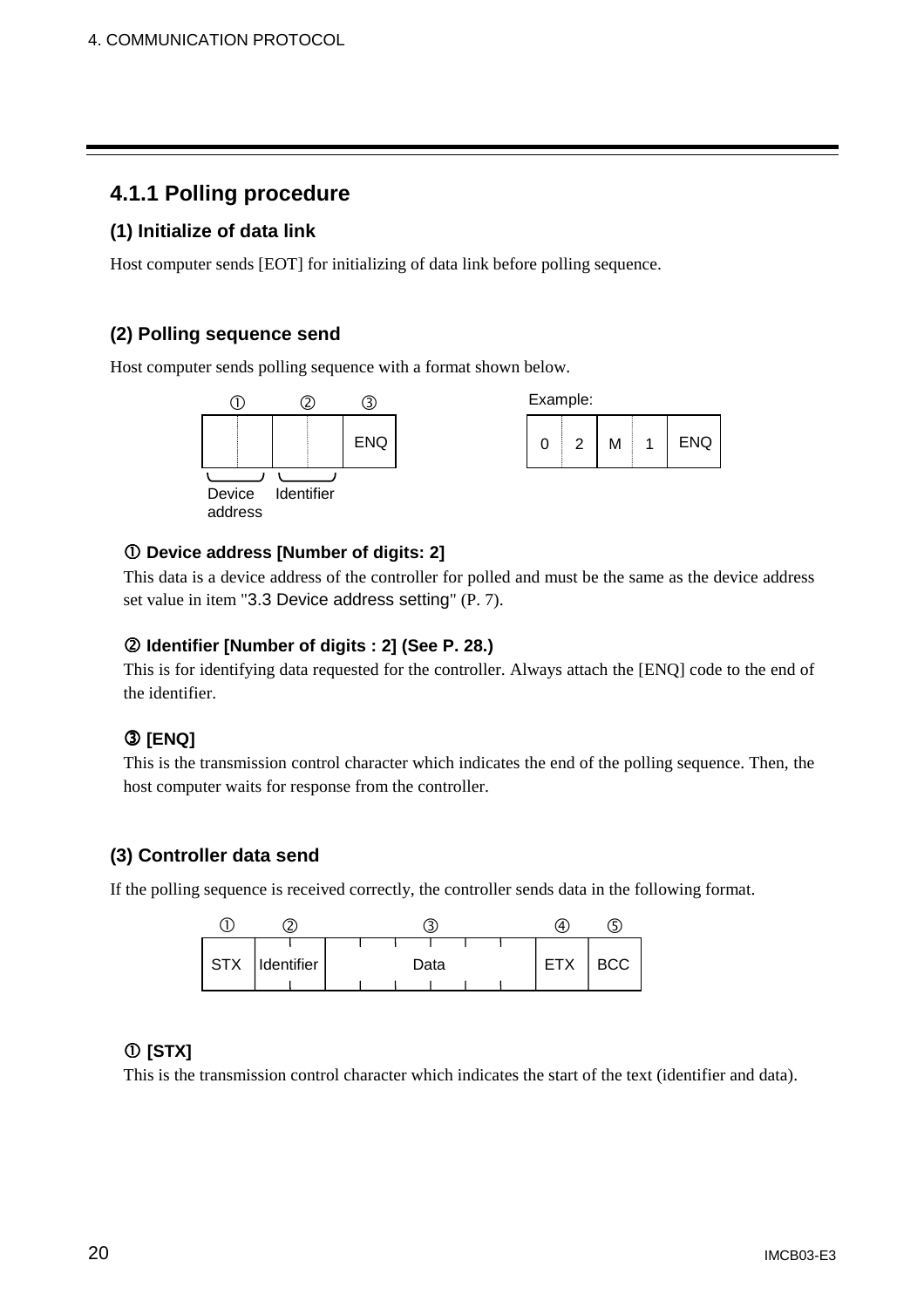#### # **Identifier [Number of digits: 2] (See P. 28.)**

This is for identifying data (measured value, status and set value) sent to the host computer.

#### **3 Data [Number of digits: 6]**

Data indicated by the identifier belonging to the controller. It is expressed in decimal ASCII code including a minus sing (-) and a decimal point. No zero suppression is made.

#### & **[ETX]**

A transmission control character used to indicate text end.

#### % **[BCC]**

BCC (Block Check Character) for error detection using horizontal parity. BCC is calculated by horizontal parity (even number).

#### **<Algorithm>**

Take off EX-OR (exclusive "or") of all character from next [STX] through [ETX]. Not including [STX].

#### **Example:**

In the case of the data are :

| STX   M   1   0   0   0   5   0   0   ETX   BCC |  |  |  |  |  |
|-------------------------------------------------|--|--|--|--|--|
|                                                 |  |  |  |  |  |

4DH 31H 30H 30H 30H 35H 30H 30H  $\leq$  In the parenthesis are indicated with hexadecimal number.

 $BCC = 4DH \oplus 31H \oplus 30H \oplus 30H \oplus 30H \oplus 35H \oplus 30H \oplus 30H \oplus 03H = 7AH$ Value of BCC becomes 7AH.

#### **(4) Controller data send end (EOT send)**

If the following cases, the controller sends [EOT] to terminate the data link.

- When there is no specified identifier.
- ! When there is an error in the data type.
- ! After all the data has been sent.
- ! When a identifier not added to the controller is specified.

#### **(5) Controller no response**

The controller is set to no response when the polling sequence is not received correctly. If necessary, take time out recovery etc. for the host computer.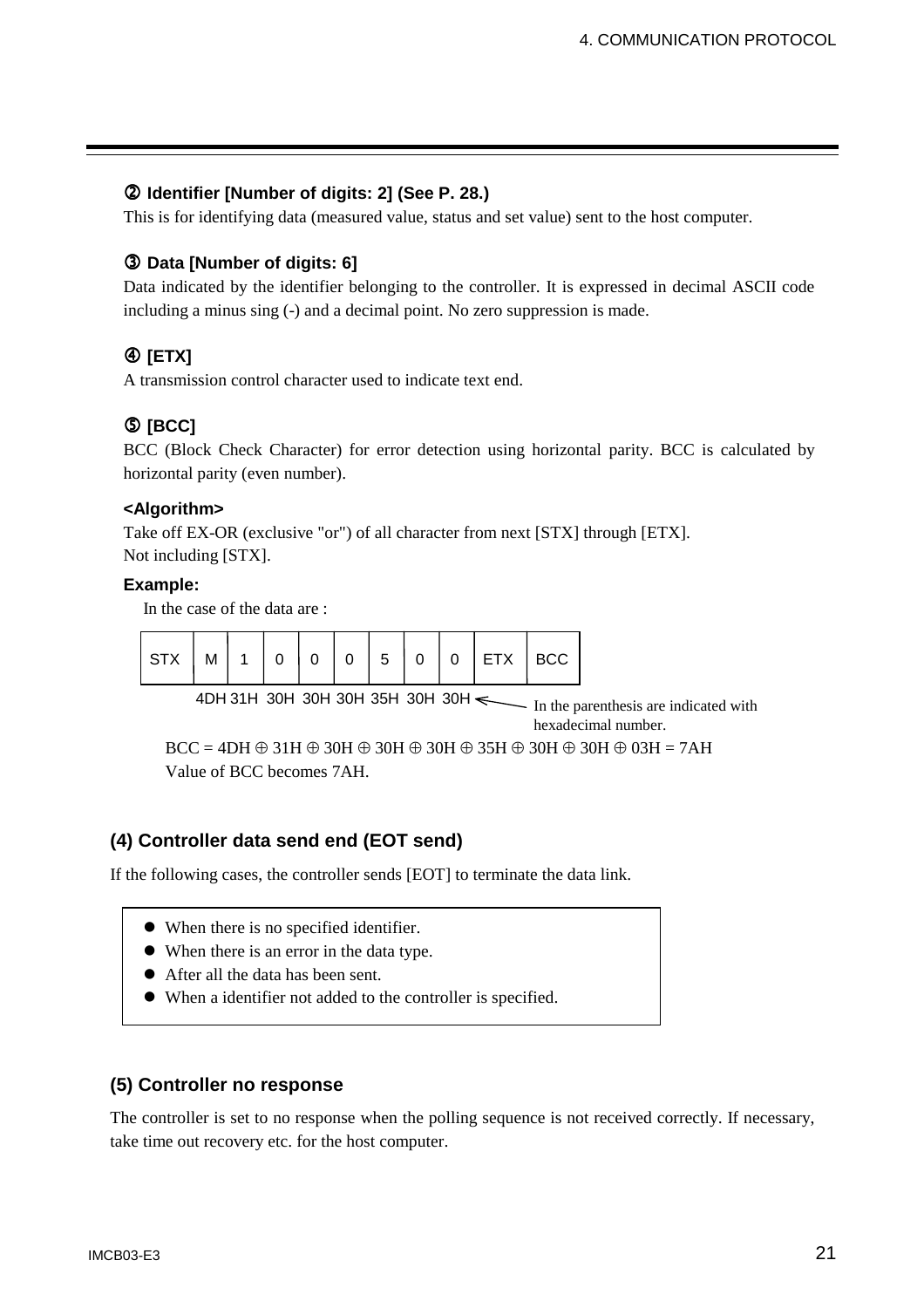#### **(6) Acknowledgment [ACK]**

Send [ACK] when the host computer could receive data items correctly.

Next, the controller sends the identifier data following the identifier just sent in succession shown in "Communication identifier list" (P. 28).

If data send from the controller is suspend, send [EOT] to terminate the data link.

#### **(7) Negative acknowledge [NAK]**

If the host computer cannot receive send data correctly from the controller, it sends [NAK] to the controller. Then, the controller re-sends the same data to the host computer.

As the number of re-send times is not specified, take the necessary measures on the host computer side if no recovery is made.

#### **(8) No response from host computer**

When the host computer is set to no response after the controller sends data, the controller sends [EOT] as time-out processing to terminate the data link (time-out time : about 3 sec).

#### **(9) Indefinite response from host computer**

When the response from the host computer is indefinite, the controller sends [EOT] to terminate the data link.

#### **(10) Data link termination [EOT]**

If it is necessary to suspend communication with the controller or to terminate the data link due to no response from the controller, the host computer sends [EOT].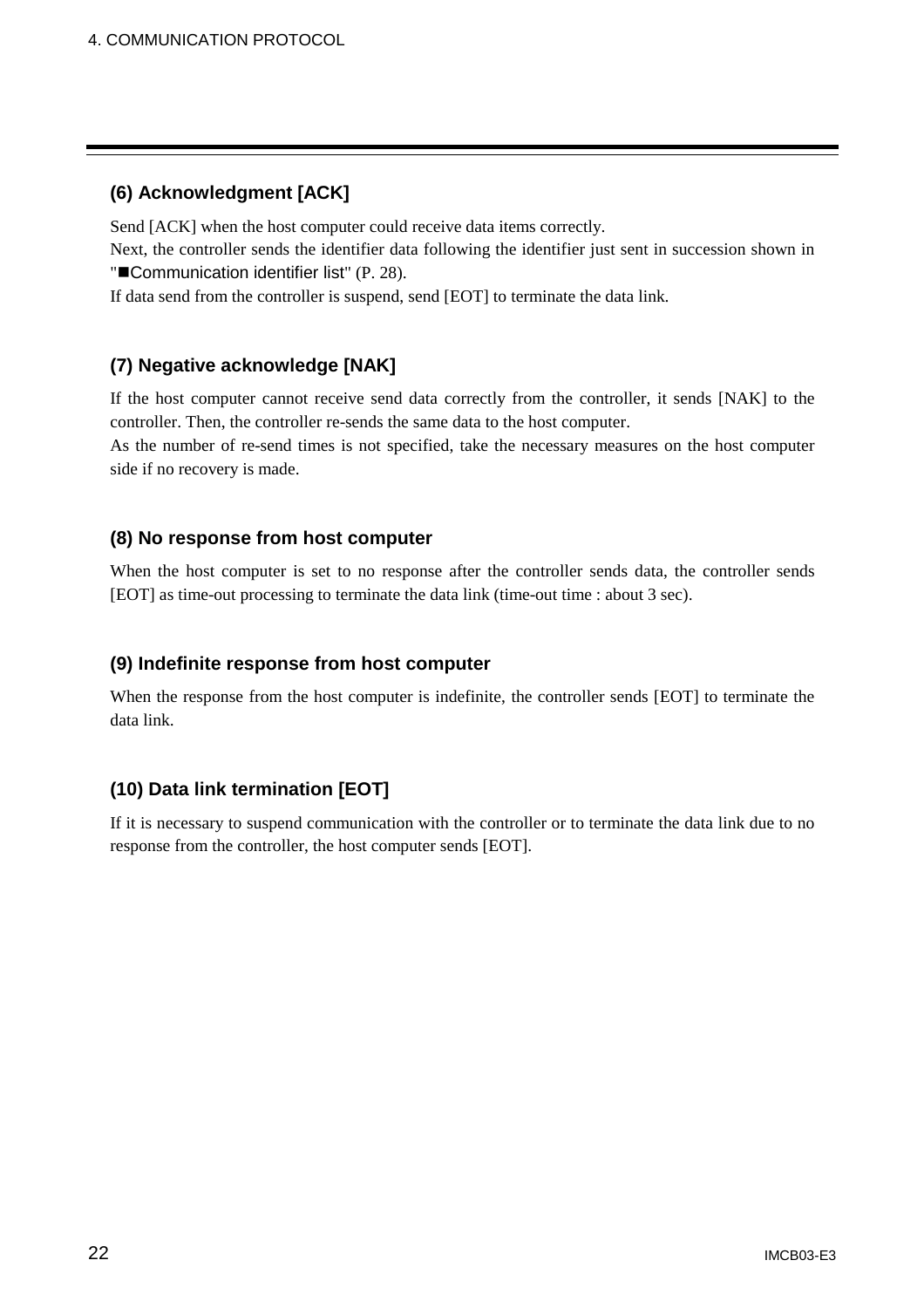#### **4.1.2 Polling procedure example (When the host computer requests data)**

#### ■ Normal transmission



#### ■ For the presence of error in data

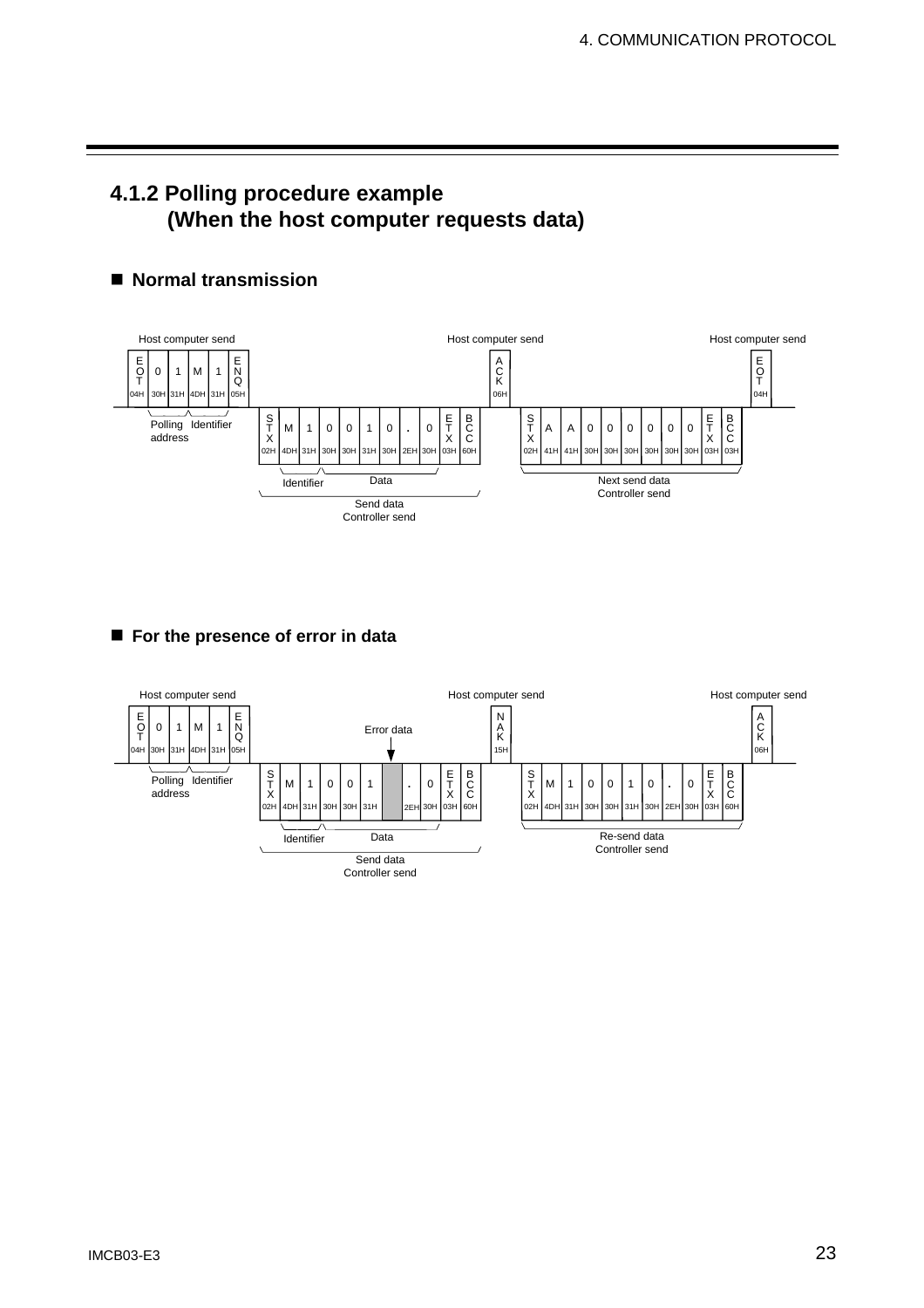#### **4.2 Selecting**

Selecting is an operation in which the host computer selects one from among the controllers multidrop connected and then of recommending data receive. The procedure is as the following.

Due to adopted fast selecting in controllers therefore becomes the type to send the data which connected to selecting sequence.



#### **4.2.1 Selecting procedure**

#### **(1) Initialize of data link**

Host computer sends [EOT] for initializing of data link before selecting sequence.

#### **(2) Selecting address send**

Send the selecting address selected as the selecting sequence from the host computer.

#### **[Device address] (Number of digits : 2)**

This data is a device address of the controller to be selected and must be the same as the device address set value in item "3.3 Device address setting" (P. 7).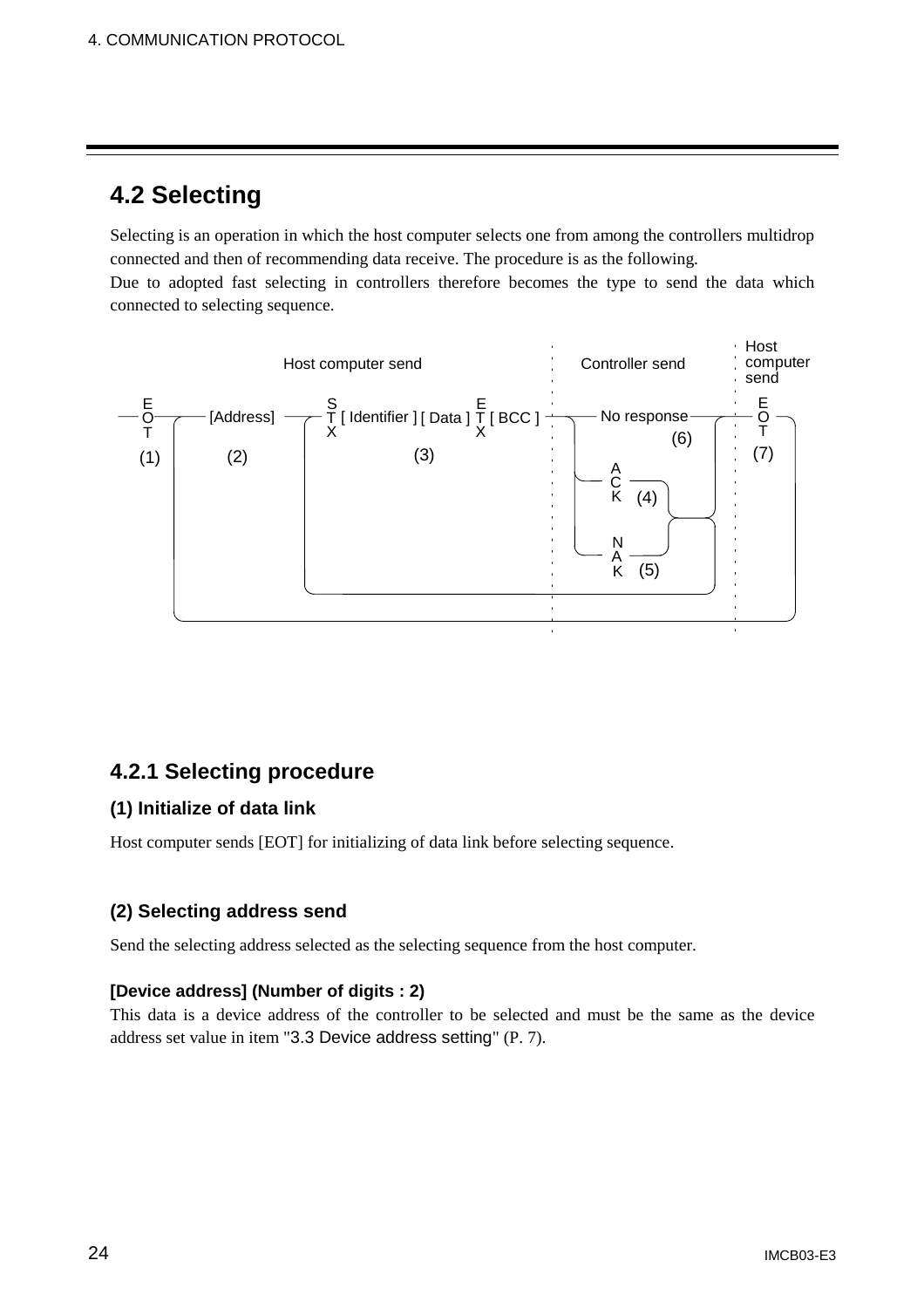#### **(3) Data send**

Host computer to send the data with a format indicated below continuing the selecting sequence.



\* For [STX], [ETX] and [BCC], see item "4.1 Polling" (P. 19).

#### " **Identifier [Number of digits : 2] (See P. 28.)**

This identifies the data (set value) which is sent by the host computer.

#### # **Data [Number of digits : 6]**

This is the data indicated by the identifier of the controller. It is expressed in decimal ASCII code including a minus sign ( - ) and a decimal point. Even zero suppressed data or data whose figures below the decimal point are omitted can be received (However, the maximum number of digits is 6).

#### **Example : When data is -1.5**

|  | $-001.5 \rightarrow$ Receivable | $-1.50 \rightarrow$ Receivable  |
|--|---------------------------------|---------------------------------|
|  | $-01.5 \rightarrow$ Receivable  | $-1.500 \rightarrow$ Receivable |
|  | $-1.5 \rightarrow$ Receivable   |                                 |

In addition, the controller determines the receive data during selecting as follows.

#### **Example : When setting data is between -10.00 to +10.00**

| When data is receivable:   | When data is not receivable:                           |
|----------------------------|--------------------------------------------------------|
| $-5 \rightarrow -0.5$      | $\rightarrow$ Not receivable (NAK answer)              |
| $-0.058 \rightarrow -0.05$ | $\therefore$ $\rightarrow$ Not receivable (NAK answer) |
| $.03 \rightarrow 0.03$     | $\vdash$ $\rightarrow$ Not receivable (NAK answer)     |
|                            | $+0 \rightarrow$ Not receivable (NAK answer)           |

#### **(4) Acknowledgment [ACK]**

If the controller correctly received data sent from the host computer, send [ACK]. Then, if there is data to be sent next on the host computer side, send the data.

After the data has been sent, send [EOT] to terminate the data link.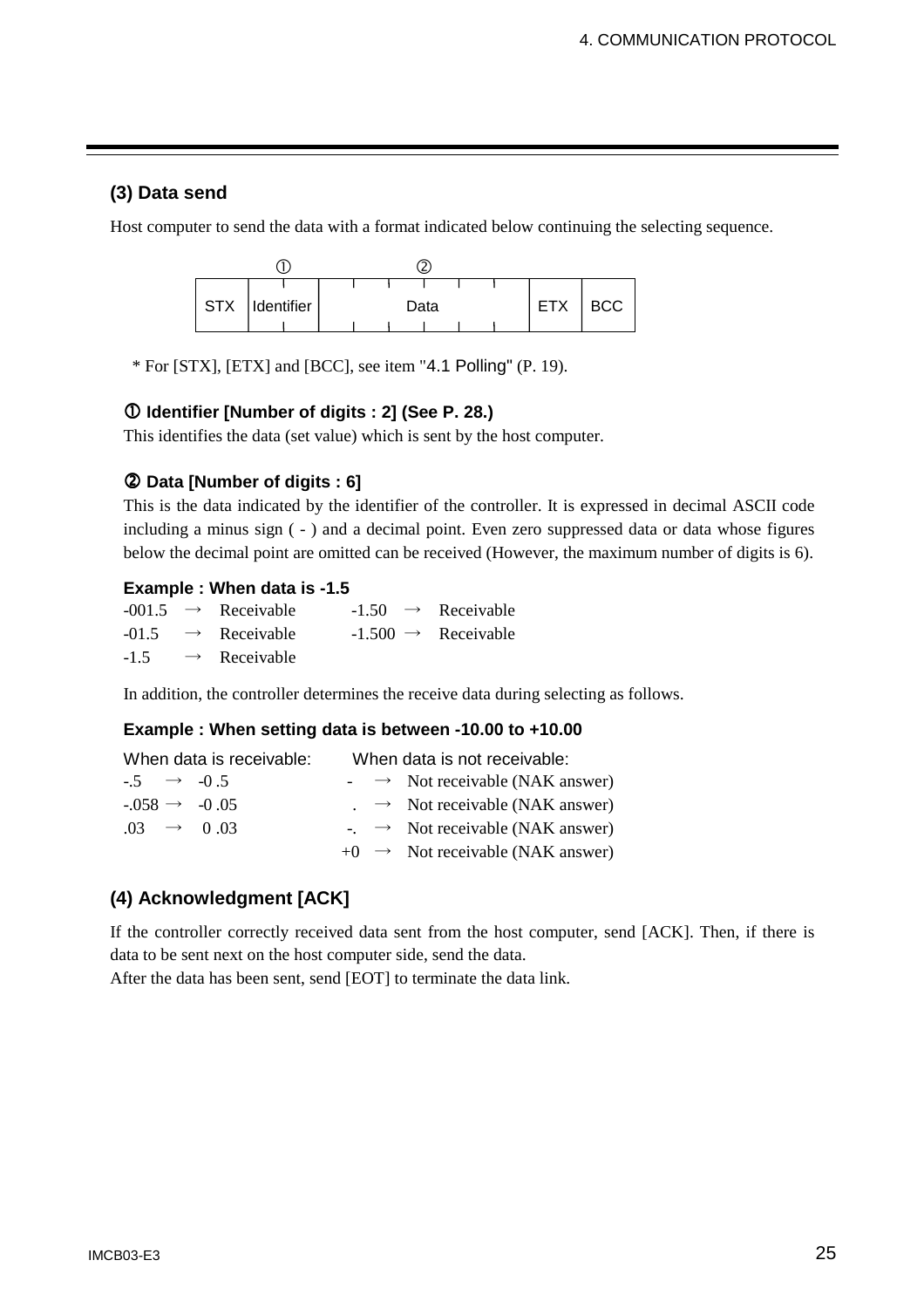#### **(5) Negative acknowledge [NAK]**

The controller sends [NAK] in the following cases. Then the appropriate recovery processing steps, such as data resend on the host computer side should be taken.

- ! When an error occurs on the line (parity, framing error, etc.).
- ! When a BCC check error occurs.
- When there is no identifier.
- ! When receive data is not in the specified configuration (Text is not in the "Identifier + data construction.")
- ! When the number of receive data digits exceeds 6.
- ! When normally receive data exceeds the setting range.
- ! When the identifier not added to the controller is specified.

#### **(6) No response**

If the selecting address is not received correctly, the controller is set to no response, if [STX], [ETX] and [BCC] is not received correctly, the controller is also set to no response.

#### **(7) Data link termination [EOT]**

When terminating the data link because there was no more to be sent on the host computer side or the controller was set to no response, send [EOT] from the host computer.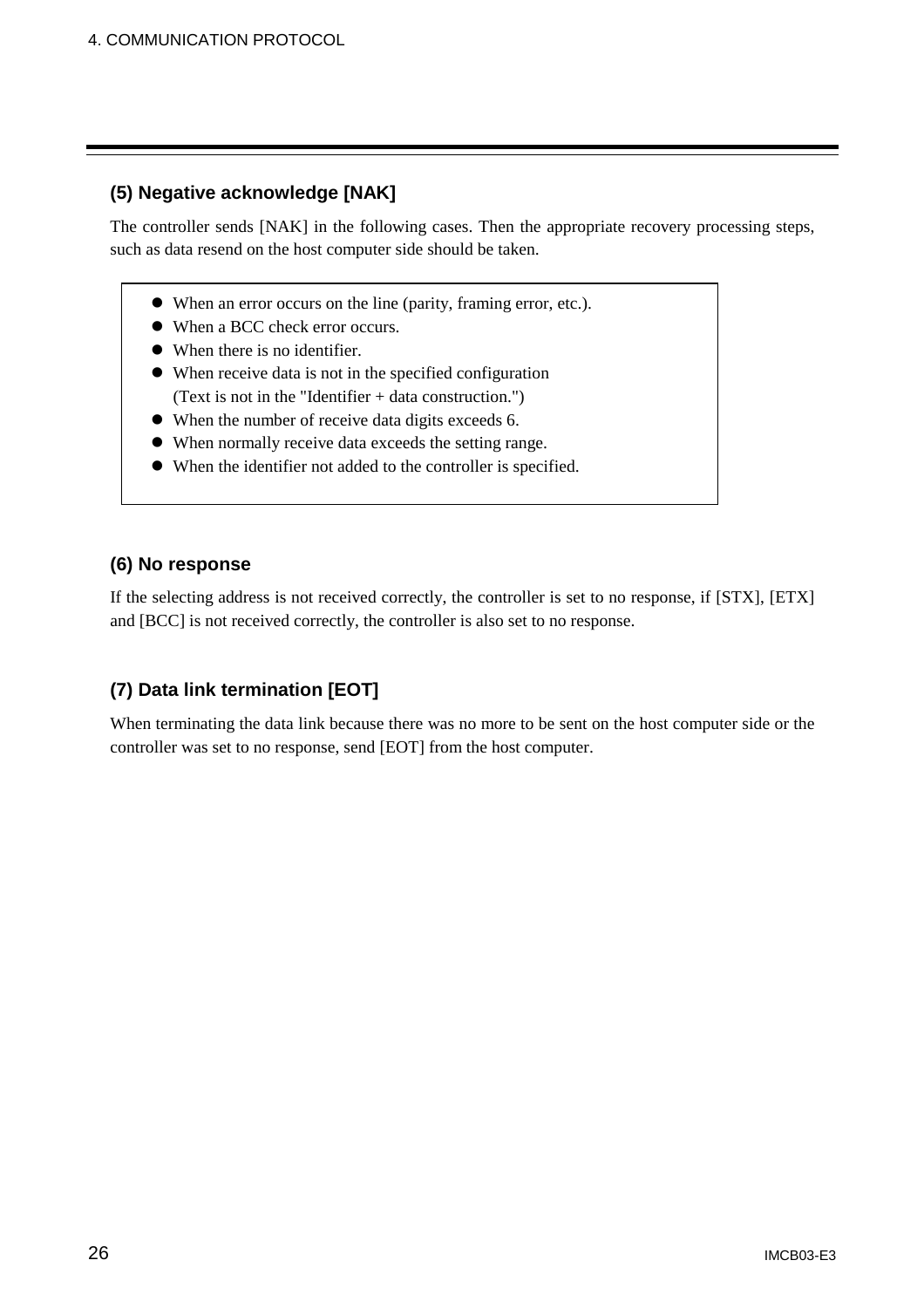#### **4.2.2 Selecting procedure example (When the host computer sends a set value)**

#### ■ Normal transmission



#### ■ For the presence of error in data

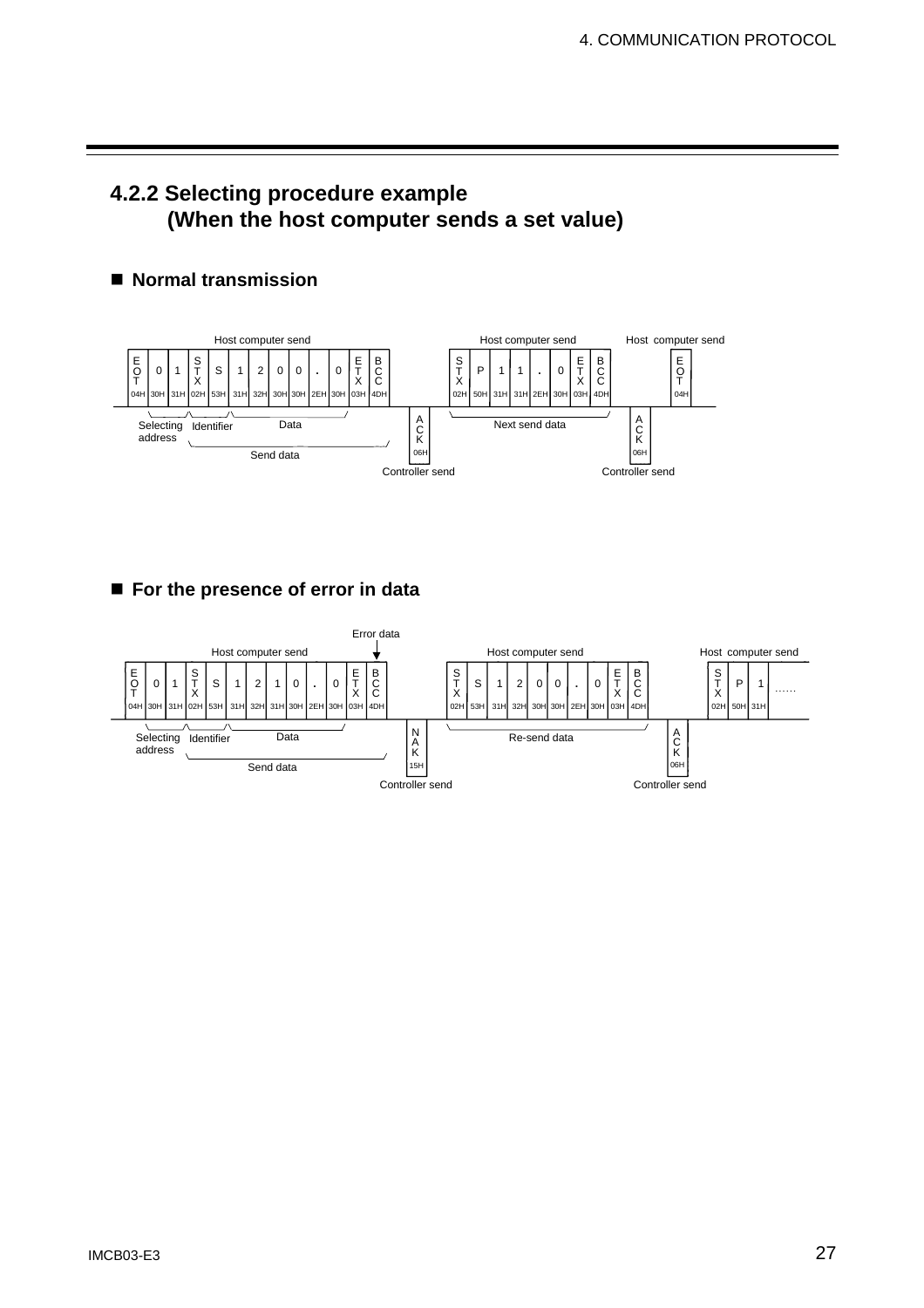### **5. COMMUNICATION IDENTIFIER**

#### ■ Communication identifier list

#### **NOTES**

- ! Note that there are identifiers which indicate that communication is not possible depending on the specification.
- ! The number of digits is 6 for all data.

| <b>Name</b>               | Iden-<br>tifier        | Data range                                                       | <b>Factory set</b><br>value | <b>Attribute</b> |
|---------------------------|------------------------|------------------------------------------------------------------|-----------------------------|------------------|
| Measured value (PV)       | M1                     | Within input range                                               |                             | RO               |
| Current transformer input | M <sub>2</sub>         | 0.0 to 100.0 A                                                   |                             | RO               |
| $\mathbf{1}$              |                        |                                                                  |                             |                  |
| See $*1$ .                |                        |                                                                  |                             |                  |
| Current transformer input | M3                     | 0.0 to 100.0 A                                                   |                             | RO               |
| $\overline{2}$            |                        |                                                                  |                             |                  |
| See *2.                   |                        |                                                                  |                             |                  |
| Alarm 1 status            | AA                     | $0:$ OFF<br>1:ON                                                 | ----                        | RO               |
| See $*3$ .                |                        |                                                                  |                             |                  |
| Alarm 2 status            | $\mathbf{A}\mathbf{B}$ | $0:$ OFF<br>1:ON                                                 |                             | RO               |
| See $*1$ .                |                        |                                                                  |                             |                  |
| <b>Burnout</b>            | B1                     | 1:ON<br>$0:$ OFF                                                 |                             | RO               |
| Error code                | ER                     | See $*4$ .<br>0 to 255                                           | $-$ ---                     | RO               |
| <b>RUN/STOP</b> function  | <b>SR</b>              | 1:STOP<br>0: RUN                                                 | $\overline{0}$              | R/W              |
| Set value (SV)            | S1                     | Within input range                                               | $\theta$                    | R/W              |
| Alarm 1 setting           | $\mathbf{A1}$          | <b>Temperature input</b>                                         | Temperature                 | R/W              |
| See $*3$ .                |                        | Process alarm, deviation alarm:                                  | input:                      |                  |
|                           |                        | -1999 to +9999 $^{\circ}$ C [ $^{\circ}$ F] or                   | 50 or 50.0                  |                  |
|                           |                        | -199.9 to +999.9 °C [°F]                                         |                             |                  |
|                           |                        | SV alarm:                                                        |                             |                  |
|                           |                        | Within input range                                               |                             |                  |
| Alarm 2 setting           | A2                     | <b>Voltage/current inputs</b><br>Deviation alarm: -span to +span | Voltage/<br>current         |                  |
| See *1.                   |                        | (Within 9999)                                                    | inputs: 5.0                 |                  |
|                           |                        | Process alarm, SV alarm:                                         |                             |                  |
|                           |                        |                                                                  |                             |                  |
|                           |                        | Within input range                                               |                             |                  |

(Attributes RO: Read only, R/W: Read/Write)

Continued on the next page.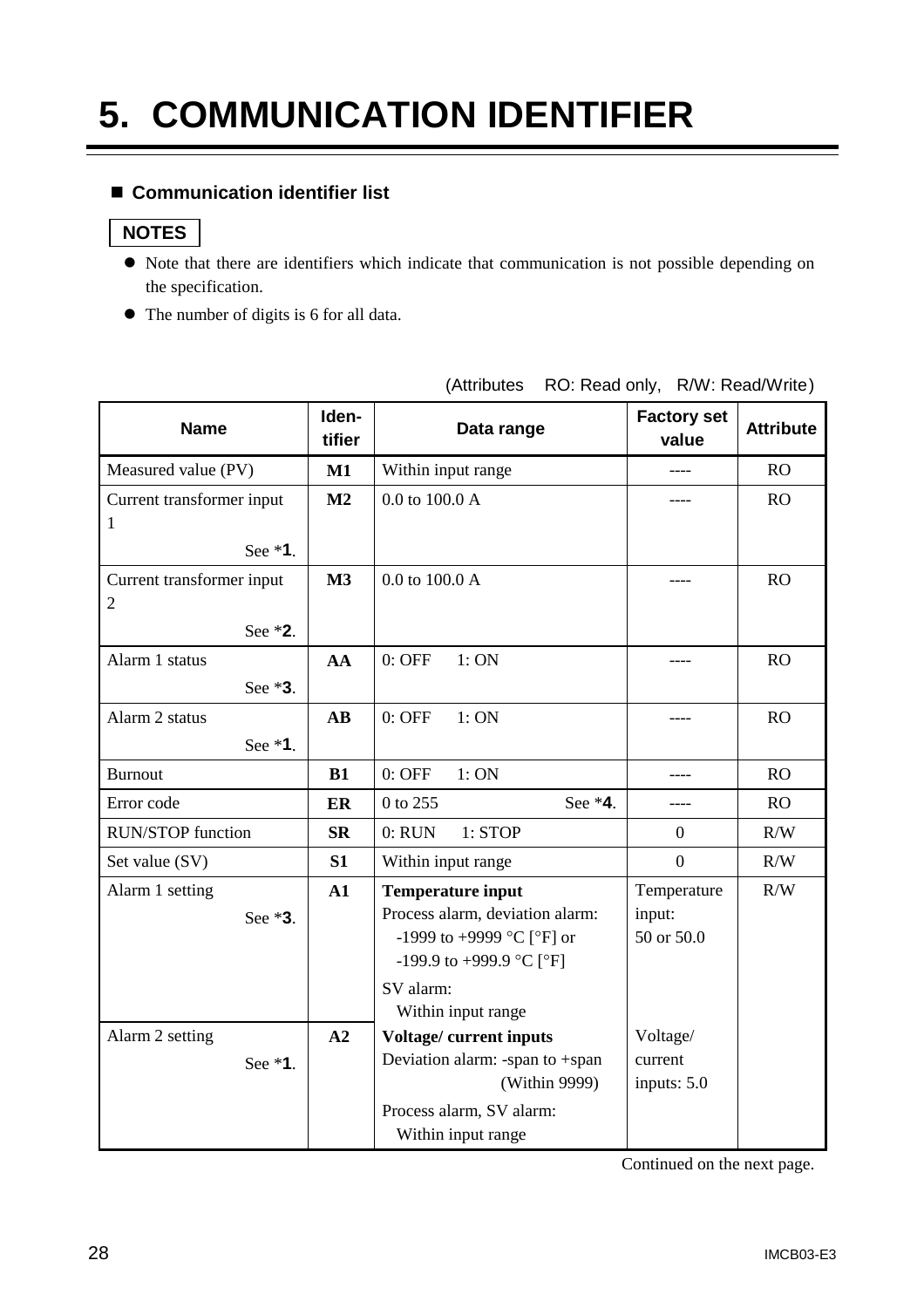| <b>Name</b>                                        | Iden-<br>tifier | Data range                                                                                                                                                                                                                                                                           | <b>Factory set</b><br>value                                             | <b>Attribute</b> |
|----------------------------------------------------|-----------------|--------------------------------------------------------------------------------------------------------------------------------------------------------------------------------------------------------------------------------------------------------------------------------------|-------------------------------------------------------------------------|------------------|
| Heater break alarm 1<br>setting<br>See $*1$ .      | A3              | 0.0 to 100.0 A                                                                                                                                                                                                                                                                       | 0.0                                                                     | R/W              |
| Heater break alarm 2<br>setting<br>See $*2$ .      | A <sub>4</sub>  | 0.0 to 100.0 A                                                                                                                                                                                                                                                                       | 0.0                                                                     | R/W              |
| Control loop break alarm<br>setting<br>See *1, *3. | A <sub>5</sub>  | 0.1 to 200.0 min.<br>$(0 \text{ can not be set.})$                                                                                                                                                                                                                                   | 8.0                                                                     | R/W              |
| LBA deadband<br>See *1, *3.                        | A6              | Temperature input:<br>0 to 9999 °C [°F]<br>Voltage/current inputs:<br>0 to 100 % of span                                                                                                                                                                                             | $\boldsymbol{0}$                                                        | R/W              |
| Autotuning (AT)                                    | G1              | 0: Autotuning $(AT)$ end or<br>suspension<br>1: Autotuning (AT) start<br>*Change to "0" automatically at<br>the end of Autotuning.                                                                                                                                                   | $\boldsymbol{0}$                                                        | R/W              |
| Self-tuning (ST)<br>See *5.                        | G <sub>2</sub>  | 0: Self-tuning (ST) suspension<br>1: Self-tuning (ST) start                                                                                                                                                                                                                          | $\mathbf{0}$                                                            | R/W              |
| Heat-side proportional<br>band                     | <b>P1</b>       | Temperature input:<br>$1(0.1)$ to span or<br>9999 (999.9) °C [°F]<br>Voltage/current inputs :<br>0.1 to 100.0 % of span<br>(ON/OFF action control when set<br>to $0$ or $0.0$ .)<br>*Cannot be set while the self-tuning<br>(ST) function is activated.<br>Only polling can be made. | Temperature<br>input:<br>30(30.0)<br>Voltage/<br>current<br>inputs: 3.0 | R/W              |
| Integral time                                      | <b>I1</b>       | 1 to $3600$ sec (0: PD control)<br>*Cannot be set while the self-tuning<br>(ST) function is activated.<br>Only polling can be made.                                                                                                                                                  | 240                                                                     | R/W              |

Continued on the next page.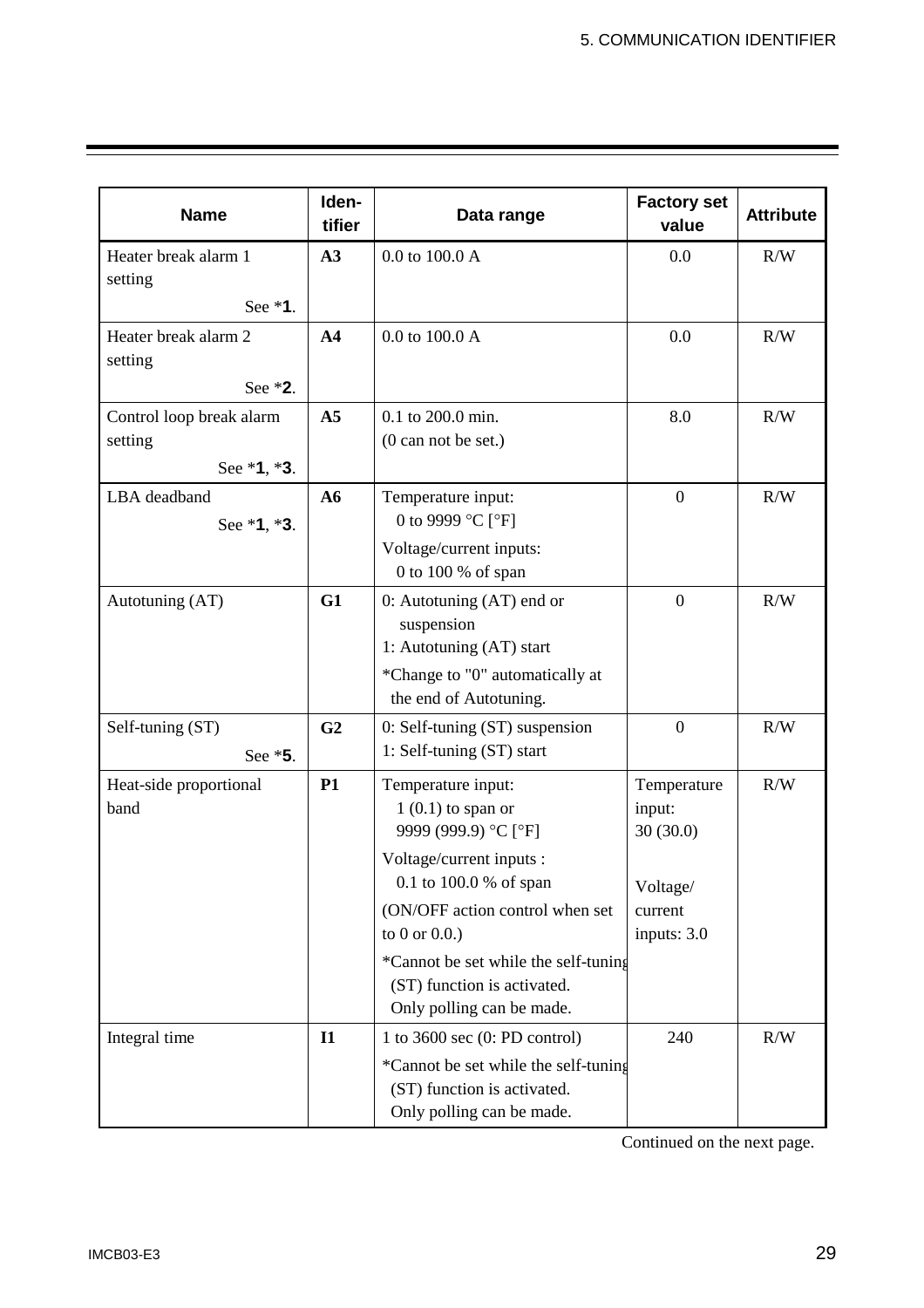| <b>Name</b>                                 | Iden-<br>tifier | Data range                                                                                                                                                                 | <b>Factory set</b><br>value | <b>Attribute</b> |
|---------------------------------------------|-----------------|----------------------------------------------------------------------------------------------------------------------------------------------------------------------------|-----------------------------|------------------|
| Derivative time                             | D1              | 1 to 3600 sec $(0: PI control)$                                                                                                                                            | 60                          | R/W              |
|                                             |                 | *Cannot be set while the self-tuning<br>(ST) function is activated.<br>Only polling can be made.                                                                           |                             |                  |
| Anti-reset windup                           | W1              | 1 to 100 % of heat-side<br>proportional band.<br>(0: integral action OFF)<br>*Cannot be set while the self-tuning                                                          | 100                         | R/W              |
|                                             |                 | (ST) function is activated.<br>Only polling can be made.                                                                                                                   |                             |                  |
| Heat-side proportioning<br>cycle            | T <sub>0</sub>  | 1 to 100 sec $(0 \text{ can not be set.})$<br>(Not set if the control output is<br>current output.)                                                                        | See *6.                     | R/W              |
| Cool-side proportional<br>band<br>See *7.   | P <sub>2</sub>  | 1 to 1000 % of heat-side<br>proportional band<br>$(0 \text{ can not be set.})$                                                                                             | 100                         | R/W              |
| Deadband<br>See *7.                         | V1              | Temperature input:<br>-10 to +10 $^{\circ}$ C [ $^{\circ}$ F] or<br>-10.0 to +10.0 $^{\circ}$ C [ $^{\circ}$ F]<br>Voltage/current inputs:<br>$-10.0$ to $+10.0$ % of span | $0$ or $0.0$                | R/W              |
| Cool-side proportioning<br>cycle<br>See *7. | <b>T1</b>       | 1 to 100 sec $(0 \text{ can not be set.})$<br>(Not set if the control output is<br>current output.)                                                                        | See $*8$ .                  | R/W              |
| PV bias                                     | PB              | -span to +span<br>However, temperature input:<br>-1999 to +9999 $^{\circ}$ C [ $^{\circ}$ F] or<br>-199.9 to +999.9 °C [°F]                                                | $0$ or $0.0$                | R/W              |
| Set data lock function                      | LK              | See *9.<br>$0$ to $7$                                                                                                                                                      | $\boldsymbol{0}$            | R/W              |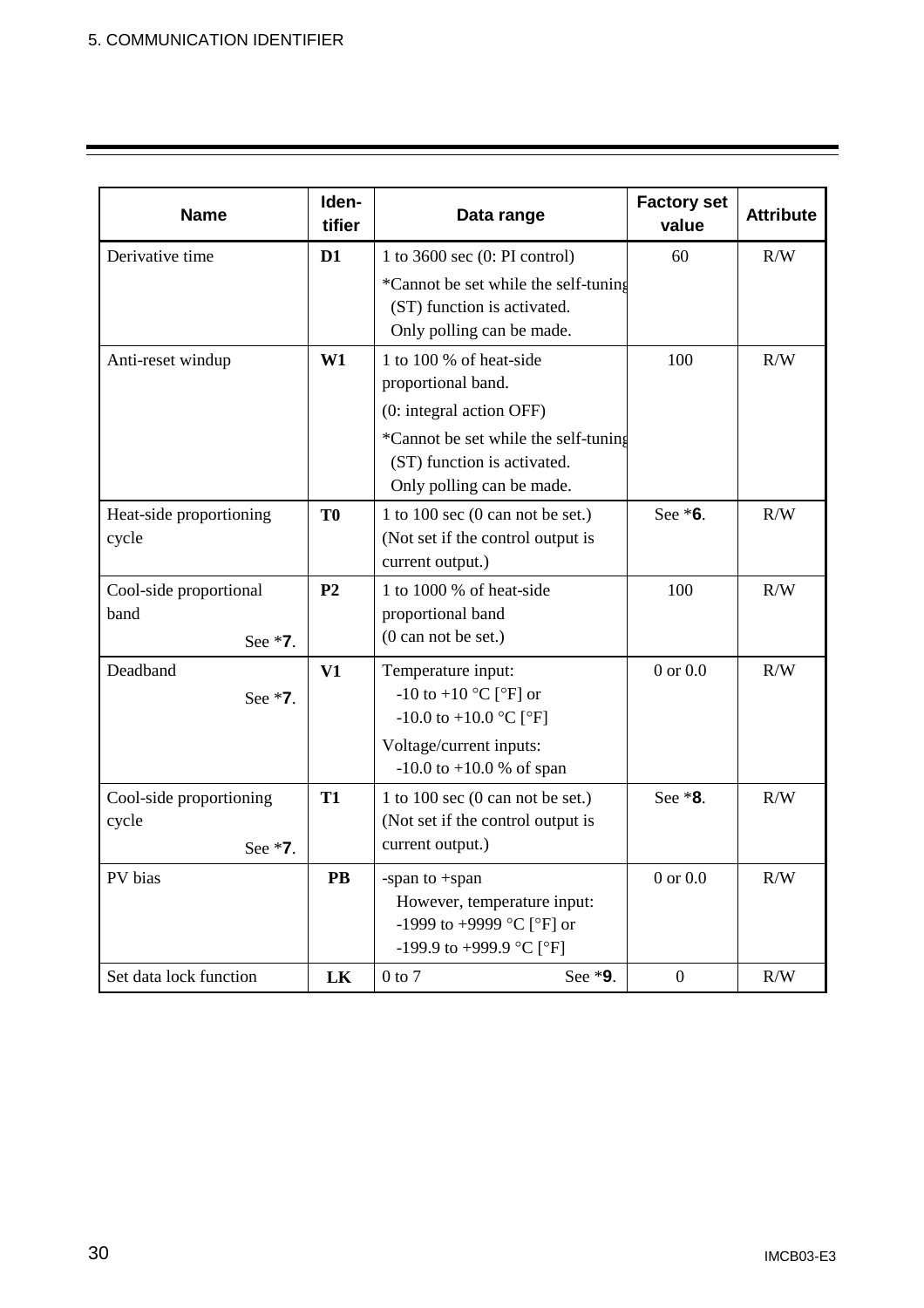|                                     |                        | The alarm type specified in alarm 2 |                         |                      |                     |          |                    |  |  |
|-------------------------------------|------------------------|-------------------------------------|-------------------------|----------------------|---------------------|----------|--------------------|--|--|
| <b>Name</b>                         | Iden-<br>tifier        | <b>Deviation</b><br>alarm           | <b>Process</b><br>alarm | <b>LBA</b><br>$\ast$ | <b>HBA</b><br>$***$ | SV alarm | <b>No</b><br>alarm |  |  |
| Current transformer<br>input 1      | $\mathbf{M2}$          |                                     |                         |                      | $\times$            |          |                    |  |  |
| Alarm 2 status                      | $\mathbf{A}\mathbf{B}$ | $\times$                            | $\times$                | $\times$             | $\times$            | $\times$ |                    |  |  |
| Alarm 2 setting                     | A2                     | $\times$                            | $\times$                |                      |                     | $\times$ |                    |  |  |
| Heater break alarm 1<br>setting     | A3                     |                                     |                         |                      | $\times$            |          |                    |  |  |
| Control loop break<br>alarm setting | A <sub>5</sub>         |                                     |                         | $\times$             |                     |          |                    |  |  |
| LBA deadband                        | A6                     |                                     |                         | $\times$             |                     |          |                    |  |  |

\***1**: The communicable identifier differs depending on the alarm type specified in alarm 2.

 $-$ : Communication is impossible  $\times$ : Communication is possible

As control loop break alarm, only either the alarm 1 or alarm 2 is specified.

\*LBA: Control loop break alarm \*\*HBA: Heater break alarm

\***2**: This is an identifier which enables communication when specifying to the Z-168 specification.

\***3**: The communicable identifier differs depending on the alarm type specified in alarm 1.

|                                     |                 | The alarm type specified in alarm 1 |                         |                       |          |                    |  |  |  |
|-------------------------------------|-----------------|-------------------------------------|-------------------------|-----------------------|----------|--------------------|--|--|--|
| <b>Name</b>                         | Iden-<br>tifier | <b>Deviation</b><br>alarm           | <b>Process</b><br>alarm | <b>LBA</b><br>$\star$ | SV alarm | <b>No</b><br>alarm |  |  |  |
| Alarm 1 status                      | AA              | $\times$                            | $\times$                | $\times$              | $\times$ |                    |  |  |  |
| Alarm 1 setting                     | A1              | $\times$                            | $\times$                |                       | $\times$ |                    |  |  |  |
| Control loop break<br>alarm setting | A <sub>5</sub>  |                                     |                         | $\times$              |          |                    |  |  |  |
| LBA deadband                        | A6              |                                     |                         | $\times$              |          |                    |  |  |  |

 $-$ : Communication is impossible  $\times$ : Communication is possible

As control loop break alarm, only either the alarm 1 or alarm 2 is specified.

\*LBA: Control loop break alarm

\***4**: Any number other than "0" indicates errors (RAM write error, etc.) detected by the controller selfdiagnosis function. Contact your nearest RKC sales agent or RKC sales office.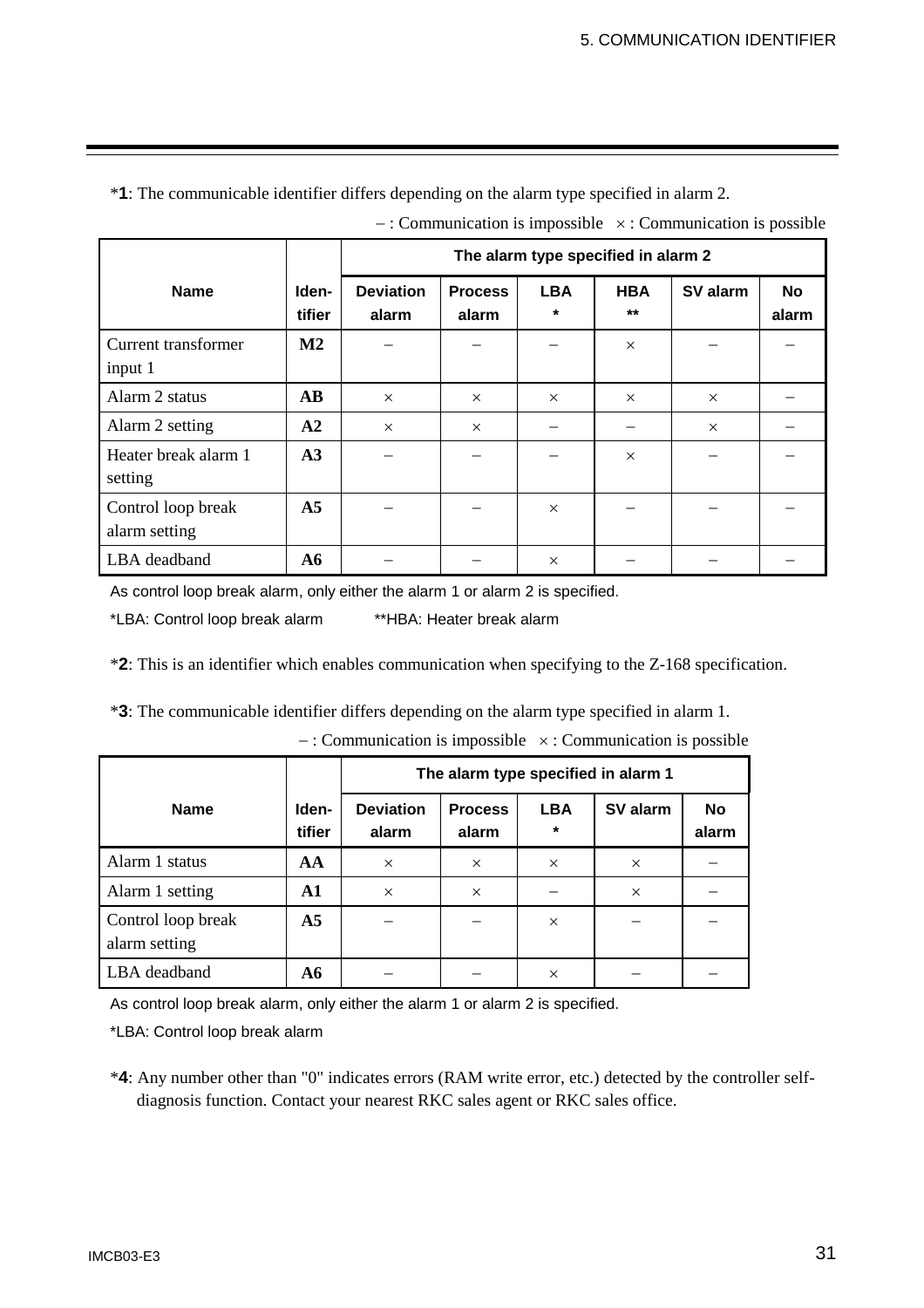#### 5. COMMUNICATION IDENTIFIER

- \***5**: This is an identifier which enables communication at PID action with autotuning (Reverse action/Direct action).
- \***6**: Relay contact output: 20 sec Voltage pulse output, Trigger output for triac driving, Triac output: 2 sec
- \***7**: This is an identifier which enables communication at heat/cool PID action with autotuning (Water cooling/Air cooling).
- \***8**: Relay contact output: 20 sec Voltage pulse output, Triac output: 2 sec
- \***9**: Details of set data lock level selection.

| Set data       | Set value | <b>Alarm setting</b><br>(Alarm 1, Alarm 2) | $*{\bf A}$<br><b>Other setting items</b> |
|----------------|-----------|--------------------------------------------|------------------------------------------|
| $\overline{0}$ | $\times$  | $\times$                                   | $\times$                                 |
|                | $\times$  | $\times$                                   |                                          |
| $\overline{2}$ | $\times$  |                                            | $\times$                                 |
| 3              | $\times$  |                                            |                                          |
| 4              |           | $\times$                                   | $\times$                                 |
| 5              |           | $\times$                                   |                                          |
| 6              |           |                                            | $\times$                                 |
| ¬              |           |                                            |                                          |

-: Unsettable (Data locked)  $\times$ : Settable (Data unlocked)

**\*A**: All setting items other than set value and alarm settings (alarm 1 or alarm 2).

#### **NOTE**

The set data lock function is effective only for the setting performed by key operation. Setting items in the data lock state cannot be set by key operation, but can a always be selected via communication.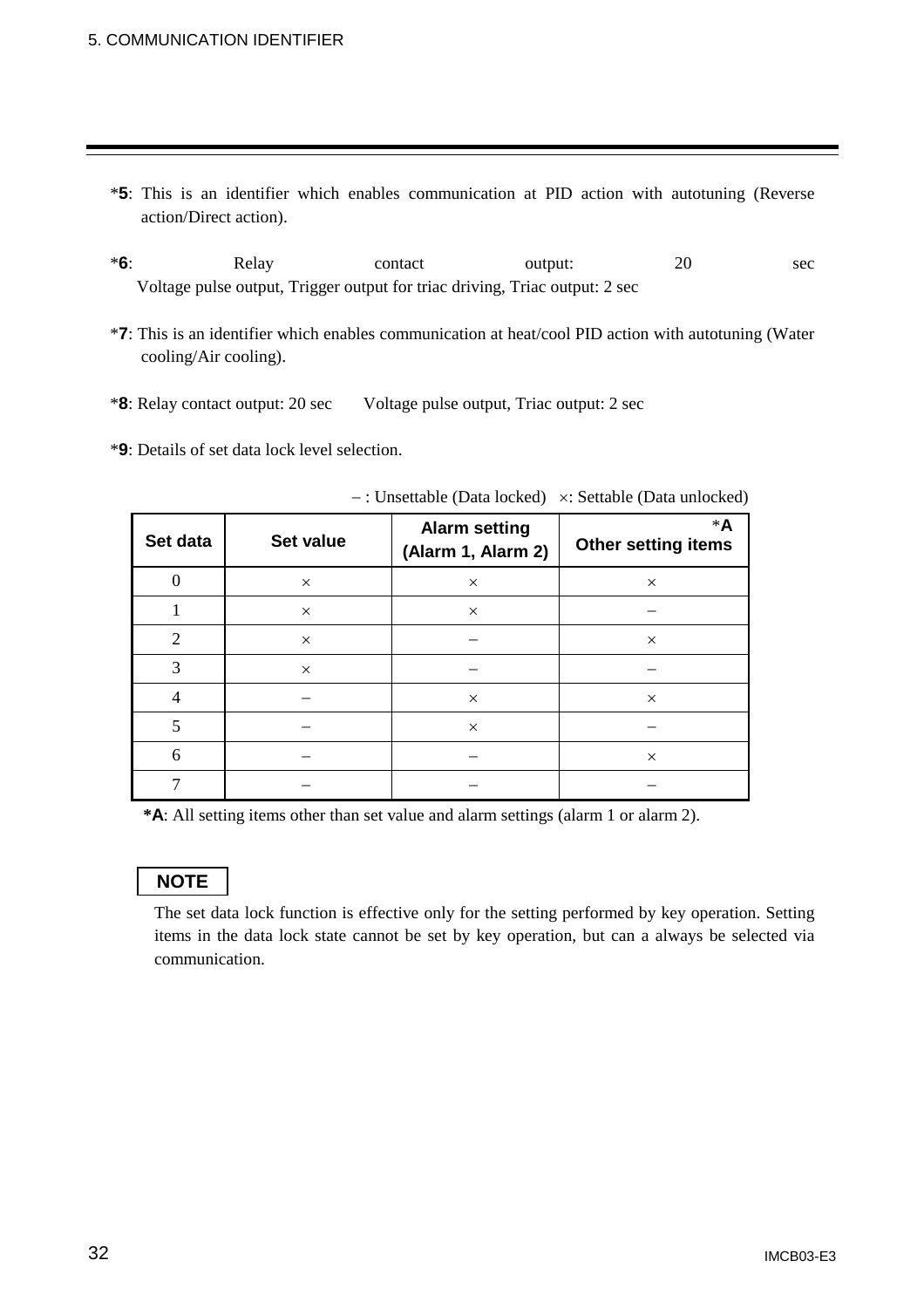#### ■ Input range table

#### **Thermocouple input**

|       |                                          | Code   |                                  |  |  |  |
|-------|------------------------------------------|--------|----------------------------------|--|--|--|
|       | Input type                               | Input  | Range                            |  |  |  |
|       | 0 to 200 °C                              | K      | 01                               |  |  |  |
| κ     | 0 to 400 $\degree$ C                     | Κ      | 02                               |  |  |  |
|       | 0 to 600 $\degree$ C                     | κ      | 03                               |  |  |  |
|       | 0 to 800 $\degree$ C                     | κ      | 04                               |  |  |  |
|       | 0 to 1000 °C                             | Κ      | 05                               |  |  |  |
|       | 0 to 1200 °C                             | Κ      | 06                               |  |  |  |
|       | 0 to 1372 °C                             | Κ      | 07                               |  |  |  |
|       | 0 to 100 °C                              | Κ      | 13                               |  |  |  |
|       | 0 to 300 °C                              | κ      | 14                               |  |  |  |
|       | 0 to 450 $°C$                            | Κ      | 17                               |  |  |  |
|       | 0 to 500 °C                              | Κ      | 20                               |  |  |  |
|       | 0 to 800 °F                              | Κ      | A1                               |  |  |  |
|       | 0 to $1600 °F$                           | Κ      | A2                               |  |  |  |
|       | 0 to 2502 °F                             | Κ      | A <sub>3</sub>                   |  |  |  |
|       | 20 to $70 °F$                            | κ      | A <sub>9</sub>                   |  |  |  |
|       | 0 to 200 °C                              | J      | 01                               |  |  |  |
| J     | 0 to 400 $\degree$ C                     | J      | 02                               |  |  |  |
|       | 0 to 600 °C                              | J      | 03                               |  |  |  |
|       | 0 to 800 $°C$                            | J      | 04                               |  |  |  |
|       | 0 to 1000 °C                             | J      | 05                               |  |  |  |
|       | 0 to 1200 °C                             | J      | 06                               |  |  |  |
|       | 0 to 450 $\degree$ C                     | J      | 10                               |  |  |  |
|       | 0 to 800 $\degree$ F                     | J      | A1                               |  |  |  |
|       | 0 to 1600 °F                             | J      | A2                               |  |  |  |
|       | 0 to 2192 °F                             | J      | A <sub>3</sub>                   |  |  |  |
|       | 0 to 400 $\degree$ F                     | J      | A6                               |  |  |  |
|       | 0 to 300 °F                              | J      | A7                               |  |  |  |
|       | 0 to 1600 °C<br>$*1$                     | R      | 01                               |  |  |  |
| R     | 0 to 1769 °C<br>$*1$                     | R      | 02                               |  |  |  |
|       | 0 to 1350 °C<br>$*1$                     | R      | 04                               |  |  |  |
|       | 0 to 3200 °F<br>*1                       | R      | A1                               |  |  |  |
|       | 0 to 3216 °F<br>$*1$                     | R      | $\overline{A2}$                  |  |  |  |
|       | 0 to 1600 °C<br>*1                       | S      | 01                               |  |  |  |
| s     | 0 to 1769 °C<br>$*1$                     | S      | 02                               |  |  |  |
|       | 0 to 3200 °F<br>$*1$                     | S      | A1                               |  |  |  |
|       | 0 to 3216 °F<br>$*1$                     | S      | A2                               |  |  |  |
|       | 400 to 1800 °C                           | В      | 01                               |  |  |  |
| в     | 0 to 1820 °C<br>$*1$                     | B      | 02                               |  |  |  |
|       | 800 to 3200 °F                           | В      | A <sub>1</sub>                   |  |  |  |
|       | 0 to 3308 °F<br>*1                       | в      | A2                               |  |  |  |
|       | 0 to 800 $\degree$ C                     | E      | 01                               |  |  |  |
| Е     | 0 to 1000 °C                             | E      | 02                               |  |  |  |
|       | 0 to 1600 °F<br>0 to 1832 °F             | Ε<br>E | A <sub>1</sub><br>A <sub>2</sub> |  |  |  |
|       | 0 to 1200 °C                             | N      | 01                               |  |  |  |
| N     | 0 to 1300 °C                             | N      | 02                               |  |  |  |
|       | 0 to 2300 °F                             | N      | Α1                               |  |  |  |
|       | 0 to 2372 °F                             | N      | A2                               |  |  |  |
|       | -199.9 to +400.0 $\degree$ C $\degree$ 2 | Т      | 01                               |  |  |  |
| т     | -199.9 to +100.0 $\degree$ C $\degree$ 2 | т      | 02                               |  |  |  |
|       | -100.0 to +200.0 $\degree$ C             | т      | 03                               |  |  |  |
|       | 0.0 to 350.0 $\degree$ C                 | т      | 04                               |  |  |  |
|       | -199.9 to +752.0 $\degree$ F *2          | т      | A <sub>1</sub>                   |  |  |  |
|       | -100.0 to +200.0 °F $*2$                 | т      | A2                               |  |  |  |
|       | -100.0 to +400.0 $\degree$ F *2          | т      | A3                               |  |  |  |
|       | 0.0 to 450.0 °F                          | T      | $\overline{A4}$                  |  |  |  |
|       | 0.0 to 752.0 °F                          | т      | A5                               |  |  |  |
| W5Re/ | 0 to 2000 $\degree$ C                    | W      | 01                               |  |  |  |
| W26Re | 0 to 2320 °C                             | W      | 02                               |  |  |  |
|       | 0 to 4000 $\sqrt{\text{F}}$              | W      | A1                               |  |  |  |
|       |                                          |        |                                  |  |  |  |

|       |                           | Code  |                |
|-------|---------------------------|-------|----------------|
|       | Input type                | Input | Range          |
|       | 0 to 1300 $\degree$ C     | А     | 01             |
| PL II | 0 to 1390 °C              | Α     | 02             |
|       | 0 to 1200 °C              | А     | 03             |
|       | 0 to 2400 °F              | Α     | A1             |
|       | 0 to 2534 °F              | А     | A2             |
|       | -199.9 to +600.0 °C $*2$  | U     | 01             |
| U     | -199.9 to +100.0 °C $*$ 2 | U     | 02             |
|       | 0.0 to 400.0 $\degree$ C  | U     | 03             |
|       | -199.9 to +999.9 °F *2    | U     | A <sub>1</sub> |
|       | -100.0 to +200.0 °F *2    | U     | A2             |
|       | 0.0 to 999.9 °F           | Ū     | A3             |
|       | 0 to 400 $\degree$ C      |       | 01             |
|       | 0 to 800 $\degree$ C      |       | 02             |
|       | 0 to 800 °F               |       | A1             |
|       | 0 to 1600 $\degree$ F     |       | A2             |

#### **RTD input**

|               |                                 | Code                    |                |  |  |
|---------------|---------------------------------|-------------------------|----------------|--|--|
|               | Input type                      | Input                   | Range          |  |  |
|               | -199.9 to +649.0 $\degree$ C    | D                       | 01             |  |  |
| Pt100         | -199.9 to +200.0 $^{\circ}$ C   | D                       | 02             |  |  |
|               | -100.0 to +50.0 $^{\circ}$ C    | D                       | 03             |  |  |
|               | -100.0 to +100.0 $^{\circ}$ C   | D                       | 04             |  |  |
|               | -100.0 to +200.0 $^{\circ}$ C   | D                       | 05             |  |  |
|               | 0.0 to 50.0 $\degree$ C         | D                       | 06             |  |  |
|               | 0.0 to 100.0 °C                 | D                       | 07             |  |  |
|               | 0.0 to 200.0 °C                 | D                       | 08             |  |  |
|               | 0.0 to 300.0 °C                 | D                       | 09             |  |  |
|               | 0.0 to 500.0 $^{\circ}$ C       | D                       | 10             |  |  |
|               | -199.9 to +999.9 °F             | D                       | A1             |  |  |
|               | -199.9 to +400.0 °F             | D                       | A <sub>2</sub> |  |  |
|               | -199.9 to +200.0 °F             | D                       | A <sub>3</sub> |  |  |
|               | -100.0 to +100.0 °F             | D                       | A4             |  |  |
|               | -100.0 to +300.0 $\,^{\circ}$ F | D                       | A5             |  |  |
|               | 0.0 to 100.0 °F                 | D                       | A6             |  |  |
|               | 0.0 to 200.0 °F                 | D                       | A7             |  |  |
|               | 0.0 to 400.0 $\,^{\circ}$ F     | D                       | A8             |  |  |
|               | 0.0 to 500.0 °F                 | D                       | A9             |  |  |
|               | -199.9 to +649.0 $^{\circ}$ C   | P                       | 01             |  |  |
| <b>JPt100</b> | -199.9 to +200.0 °C             | P                       | 02             |  |  |
|               | -100.0 to +50.0 $^{\circ}$ C    | P                       | 03             |  |  |
|               | -100.0 to +100.0 $^{\circ}$ C   | P                       | 04             |  |  |
|               | -100.0 to +200.0 $\degree$ C    | P                       | 05             |  |  |
|               | 0.0 to 50.0 $^{\circ}$ C        | P                       | 06             |  |  |
|               | 0.0 to 100.0 °C                 | P                       | 07             |  |  |
|               | 0.0 to 200.0 °C                 | P                       | 08             |  |  |
|               | 0.0 to 300.0 °C                 | $\overline{\mathsf{P}}$ | 09             |  |  |
|               | 0.0 to 500.0 °C                 | $\overline{P}$          | 10             |  |  |

#### **Voltage input and Current input**

|                        | Code                 |       |    |  |
|------------------------|----------------------|-------|----|--|
| Input type             | Input                | Range |    |  |
| 0 to 5 $\vee$ DC       |                      |       | 01 |  |
| 0 to 10 $\vee$ DC<br>* |                      | 5     | 01 |  |
| 1 to 5 $V$ DC          | 0.0 to 100.0<br>$\%$ | 6     | 01 |  |
| 0 to 20 $mA$ DC        |                      |       | 01 |  |
| 4 to 20 mA DC          |                      |       | 01 |  |

\* Z-1010 specification \***1:** 0 to 399 !C/0 to 799 !F: Accuracy is not guaranteed.

\*2: -199.9 to -100.0 °C/-199.9 to -158.0 °F : Accuracy is not guaranteed.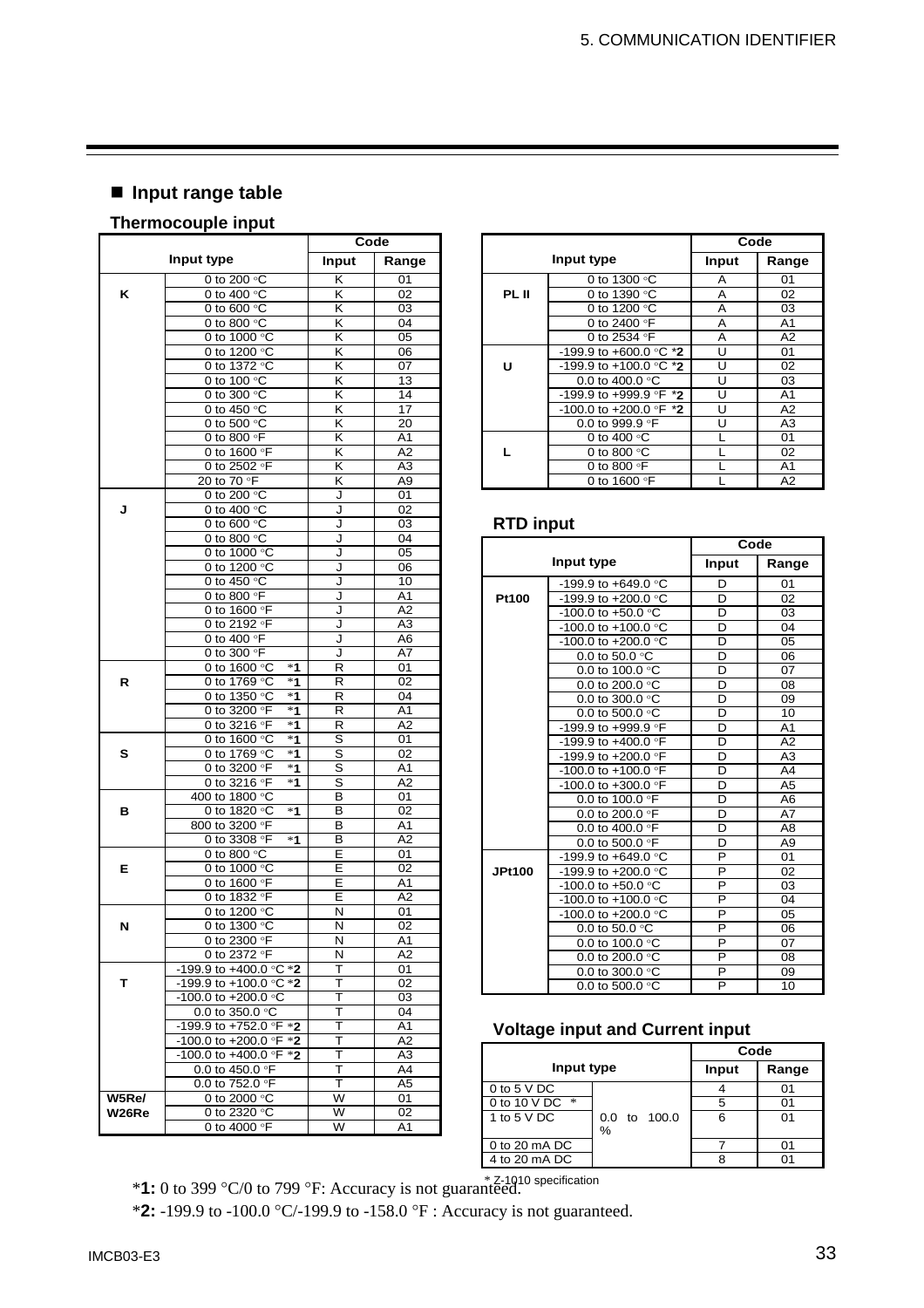### **6. TROUBLESHOOTING**

The causes of and measures to be used for faulty controller status during communication are described in the following. For trouble other than the below, contact us or your nearest RKC agent after confirming Model No. and specifications.

| <b>Details</b>             | <b>Cause</b>                                                             | <b>Measures</b>                                                                                                             |  |  |
|----------------------------|--------------------------------------------------------------------------|-----------------------------------------------------------------------------------------------------------------------------|--|--|
|                            | Trouble with and imperfect contact of<br>communication cable             | Check communication cables and<br>connectors.                                                                               |  |  |
| N <sub>0</sub><br>response | Incorrect communication speed                                            | Set the communication speed suitable for<br>the host computer by referring to "3.4"<br>Communication speed setting" (P. 9). |  |  |
|                            | Device address designation differs                                       | Make reassignment after checking the<br>device address by referring to "3.3<br>Device address setting" (P. 7).              |  |  |
|                            | Incorrect data construction                                              | Make reassignment after checking the<br>data construction by referring to "3.5<br>Data construction setting" (P. 11).       |  |  |
|                            | Transmission line is not set to the<br>receive state after data send     | Check a program on the host computer<br>side.                                                                               |  |  |
| <b>EOT</b> return          | Incorrect identifier                                                     | Make re-setting after checking the<br>identifier by referring to                                                            |  |  |
|                            | The identifier of a function not added to<br>the controller is specified | "Communication identifier list"<br>(P. 28).                                                                                 |  |  |
|                            | <b>BCC</b> error                                                         | Check BCC of the transmission data.                                                                                         |  |  |
| <b>NAK</b> return          | Data exceeds the setting range                                           | Check a data range.                                                                                                         |  |  |
|                            | The identifier of a function not added to<br>the controller is specified | Make re-setting after checking the<br>identifier by referring to<br>"Communication identifier list"<br>(P. 28).             |  |  |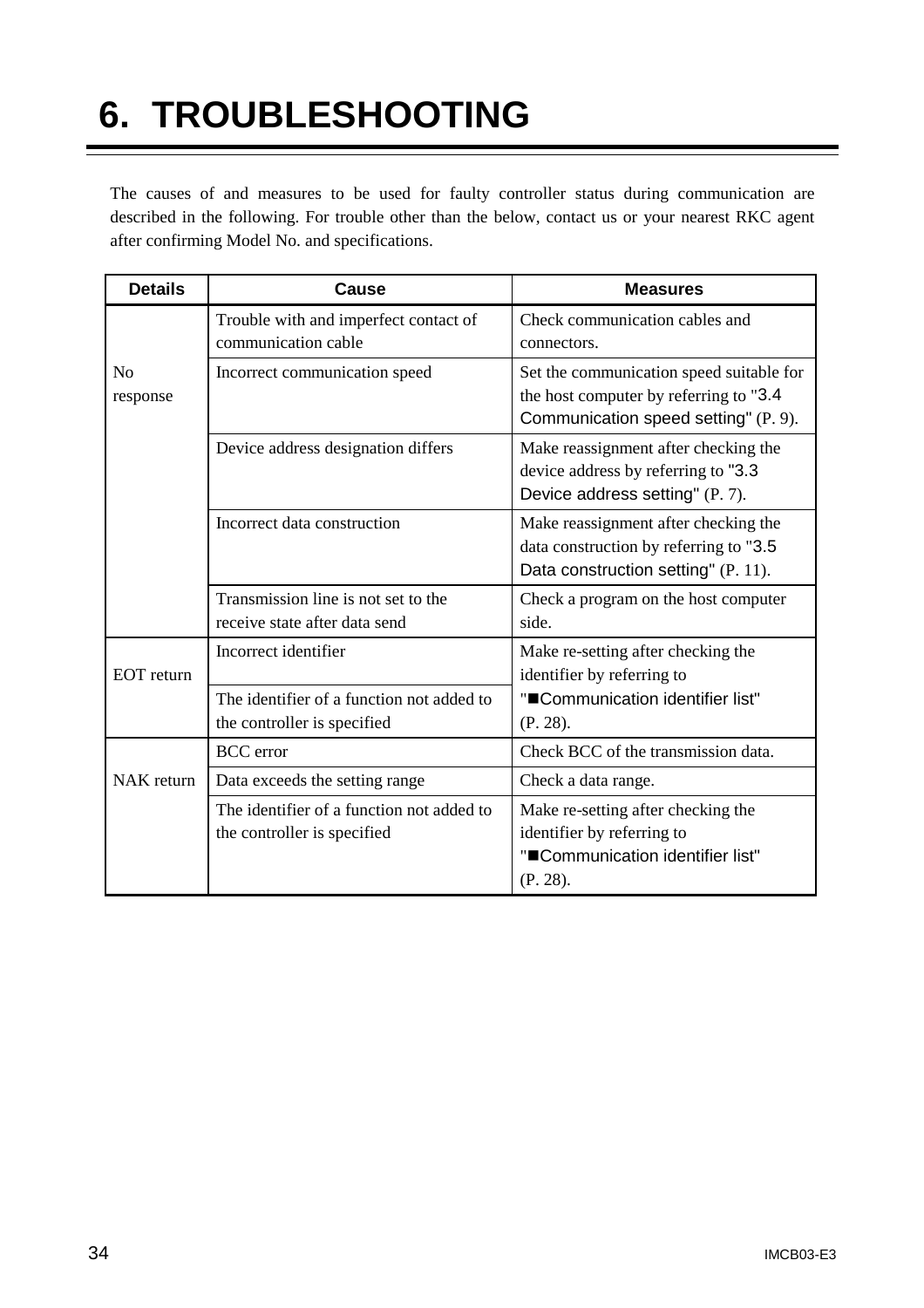### **7. ASCII 7-BIT CODE TABLE (REFERENCE)**

|          |                |                                                          |                                            |                   | b7             | $\boldsymbol{0}$       | $\overline{0}$       | $\boldsymbol{0}$         | $\boldsymbol{0}$ | $\mathbf{1}$              | $\mathbf{1}$          | $\mathbf{1}$              | $\mathbf{1}$                                          |
|----------|----------------|----------------------------------------------------------|--------------------------------------------|-------------------|----------------|------------------------|----------------------|--------------------------|------------------|---------------------------|-----------------------|---------------------------|-------------------------------------------------------|
|          |                |                                                          |                                            | $\Rightarrow$     | b6             | $\boldsymbol{0}$       | $\boldsymbol{0}$     | $\mathbf{1}$             | $\mathbf{1}$     | $\boldsymbol{0}$          | $\boldsymbol{0}$      | $\mathbf{1}$              | $\mathbf{1}$                                          |
|          |                |                                                          |                                            | $\Rightarrow$     | b <sub>5</sub> | $\mathbf{0}$           | $\mathbf{1}$         | $\boldsymbol{0}$         | $\mathbf{1}$     | $\mathbf{0}$              | $\mathbf{1}$          | $\boldsymbol{0}$          | $\mathbf{1}$                                          |
| b5 to b7 |                | $b4$ $b3$ $b2$ $b1$                                      |                                            |                   |                | $\boldsymbol{0}$       | $\mathbf{1}$         | $\overline{2}$           | 3                | $\overline{4}$            | 5                     | 6                         | $\tau$                                                |
|          |                | $0 \t0 \t0 \t0$                                          |                                            |                   | $\overline{0}$ | <b>NUL</b>             | <b>DLE</b>           | <b>SP</b>                | $\overline{0}$   | $\omega$                  | $\mathbf{P}$          | $\epsilon$                | $\, {\bf p}$                                          |
|          |                | $0 \t 0 \t 0 \t 1$                                       |                                            |                   | $\mathbf{1}$   | SOH                    | DC1                  | Ţ                        | $\mathbf{1}$     | $\mathbf{A}$              | Q                     | a                         | $\mathbf{q}$                                          |
|          |                | $0 \t 0 \t 1 \t 0$                                       |                                            |                   | $\overline{2}$ | <b>STX</b>             | DC2                  | $, \,$                   | $\overline{2}$   | $\, {\bf B}$              | $\mathbf R$           | $\mathbf b$               | $\bf r$                                               |
|          |                | $0 \quad 0$                                              | $\frac{1}{1}$ 1                            |                   | 3              | $\operatorname{ETX}$   | DC3                  | $\#$                     | 3                | $\mathbf C$               | S                     | $\mathbf{C}$              | S                                                     |
|          | 0 <sup>1</sup> |                                                          | $\begin{array}{c c} 1 & 0 & 0 \end{array}$ |                   | $\overline{4}$ | <b>EOT</b>             | DC4                  | \$                       | $\overline{4}$   | D                         | $\mathbf T$           | d                         | $\mathbf t$                                           |
|          |                | $0 \t1 \t0 \t1$                                          |                                            |                   | 5              | <b>ENQ</b>             | $\operatorname{NAK}$ | $\%$                     | 5                | ${\bf E}$                 | U                     | ${\rm e}$                 | u                                                     |
|          |                | $0 \t1 \t1 \t0$                                          |                                            |                   | 6              | ${\rm ACK}$            | <b>SYM</b>           | $\&$                     | 6                | ${\bf F}$                 | $\mathbf V$           | $\mathbf f$               | $\mathbf{V}$                                          |
|          |                | $0 \t1 \t1 \t1$                                          |                                            |                   | $\overline{7}$ | <b>BEL</b>             | <b>ETB</b>           | $^\bullet$               | $\tau$           | G                         | W                     | g                         | W                                                     |
|          |                | $1 \qquad 0 \qquad 0 \qquad 0$                           |                                            |                   | 8              | $\mathbf{B}\mathbf{S}$ | CAN                  | $\overline{(\ }$         | $8\,$            | $\boldsymbol{\mathrm{H}}$ | $\mathbf X$           | $\boldsymbol{\textbf{h}}$ | $\mathbf X$                                           |
|          |                | $1 \quad 0$                                              |                                            | $0 \tbinom{1}{1}$ | 9              | HT                     | EM                   | $\mathcal{L}$            | 9                | $\mathbf I$               | Y                     | $\mathbf{i}$              | y                                                     |
|          |                | $1 \t0 \t1 \t0$                                          |                                            |                   | A              | LF                     | <b>SUB</b>           | $\ast$                   | $\ddot{\cdot}$   | $\mathbf{J}$              | Z                     | $\mathbf{j}$              | $\mathbf{Z}% ^{T}=\mathbf{Z}^{T}\times\mathbf{Z}^{T}$ |
|          |                | $1 \quad 0 \quad 1 \quad 1$                              |                                            |                   | $\bf{B}$       | <b>VT</b>              | <b>ESC</b>           | $+$                      | $\vdots$         | $\bf K$                   | <sub>[</sub>          | $\bf k$                   | $\{$                                                  |
|          |                | $\begin{array}{ccccccccc}\n1 & 1 & 0 & 0 \\ \end{array}$ |                                            |                   | $\mathsf{C}$   | FF                     | $\mathop{\text{FS}}$ | $\overline{\phantom{a}}$ | $\,<$            | L                         | $\setminus$           | $\mathbf{1}$              | $\overline{a}$                                        |
|          |                | $1 \t1 \t0 \t1$                                          |                                            |                   | D              | CR                     | <b>GS</b>            | $\overline{\phantom{0}}$ | $=$              | M                         | l                     | m                         | $\}$                                                  |
|          |                | $1 \t1 \t1 \t0$                                          |                                            |                   | E              | SO <sub>1</sub>        | <b>RS</b>            | $\ddot{\phantom{0}}$     | >                | ${\bf N}$                 | $\boldsymbol{\wedge}$ | $\mathbf n$               | $\widetilde{\phantom{m}}$                             |
|          |                | $1 \cdot 1$                                              | $1 \cdot 1$                                |                   | F              | <b>SI</b>              | <b>US</b>            | $\sqrt{2}$               | $\overline{?}$   | $\mathbf{O}$              |                       | ${\bf O}$                 | <b>DEL</b>                                            |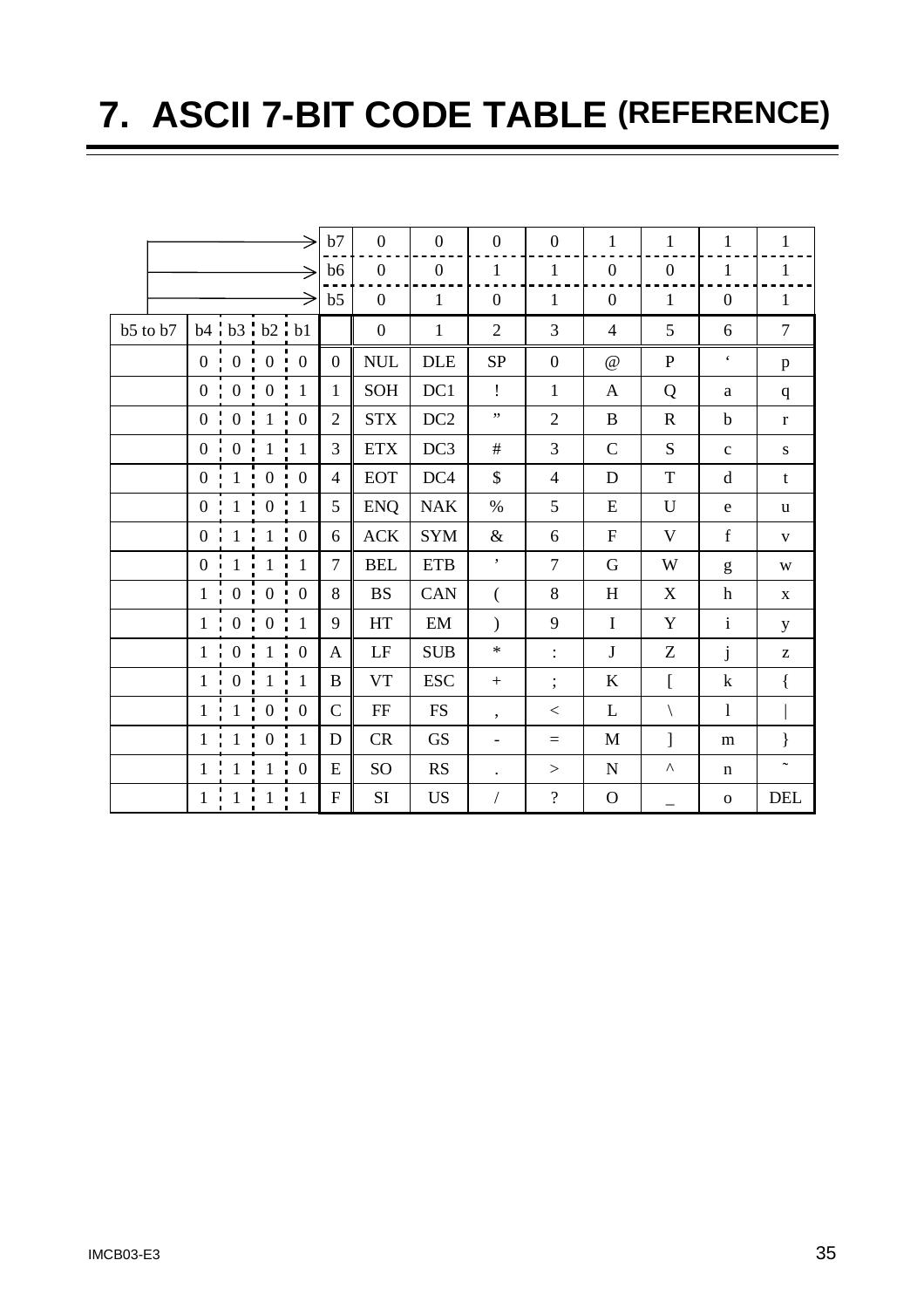